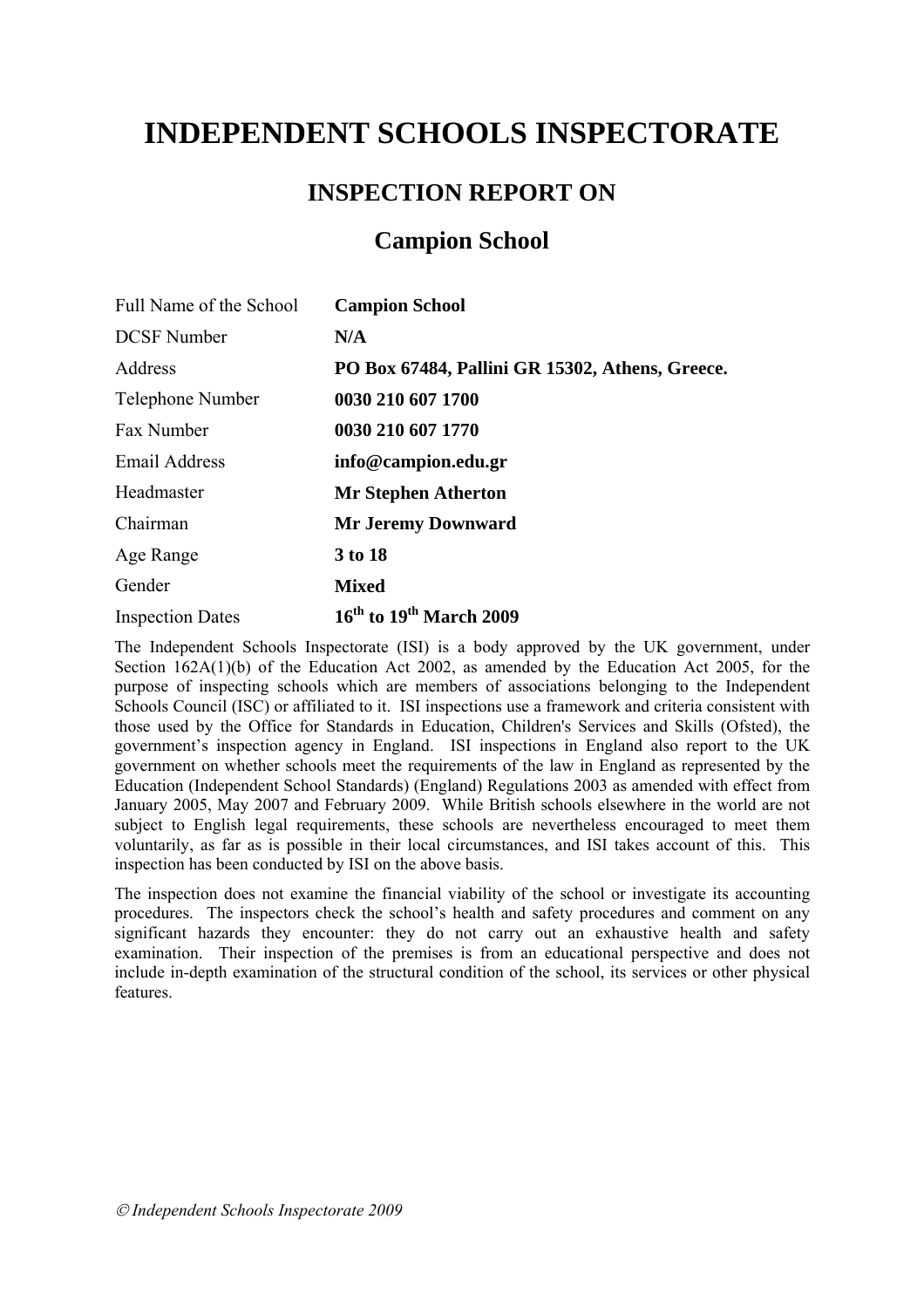# **CONTENTS**

| $\mathbf{1}$ .       |                                                                               |  |
|----------------------|-------------------------------------------------------------------------------|--|
|                      |                                                                               |  |
| 2.                   |                                                                               |  |
|                      |                                                                               |  |
|                      |                                                                               |  |
|                      |                                                                               |  |
|                      |                                                                               |  |
| 3 <sub>1</sub>       | THE QUALITY OF CARE AND RELATIONSHIPS  11                                     |  |
|                      | The Quality of Pastoral Care, and the Welfare, Health and Safety of Pupils 11 |  |
|                      |                                                                               |  |
| $\mathbf{4}_{\cdot}$ | THE EFFECTIVENESS OF GOVERNANCE AND MANAGEMENT14                              |  |
|                      |                                                                               |  |
|                      |                                                                               |  |
| 5.                   |                                                                               |  |
|                      |                                                                               |  |
|                      |                                                                               |  |
| 6.                   |                                                                               |  |
|                      |                                                                               |  |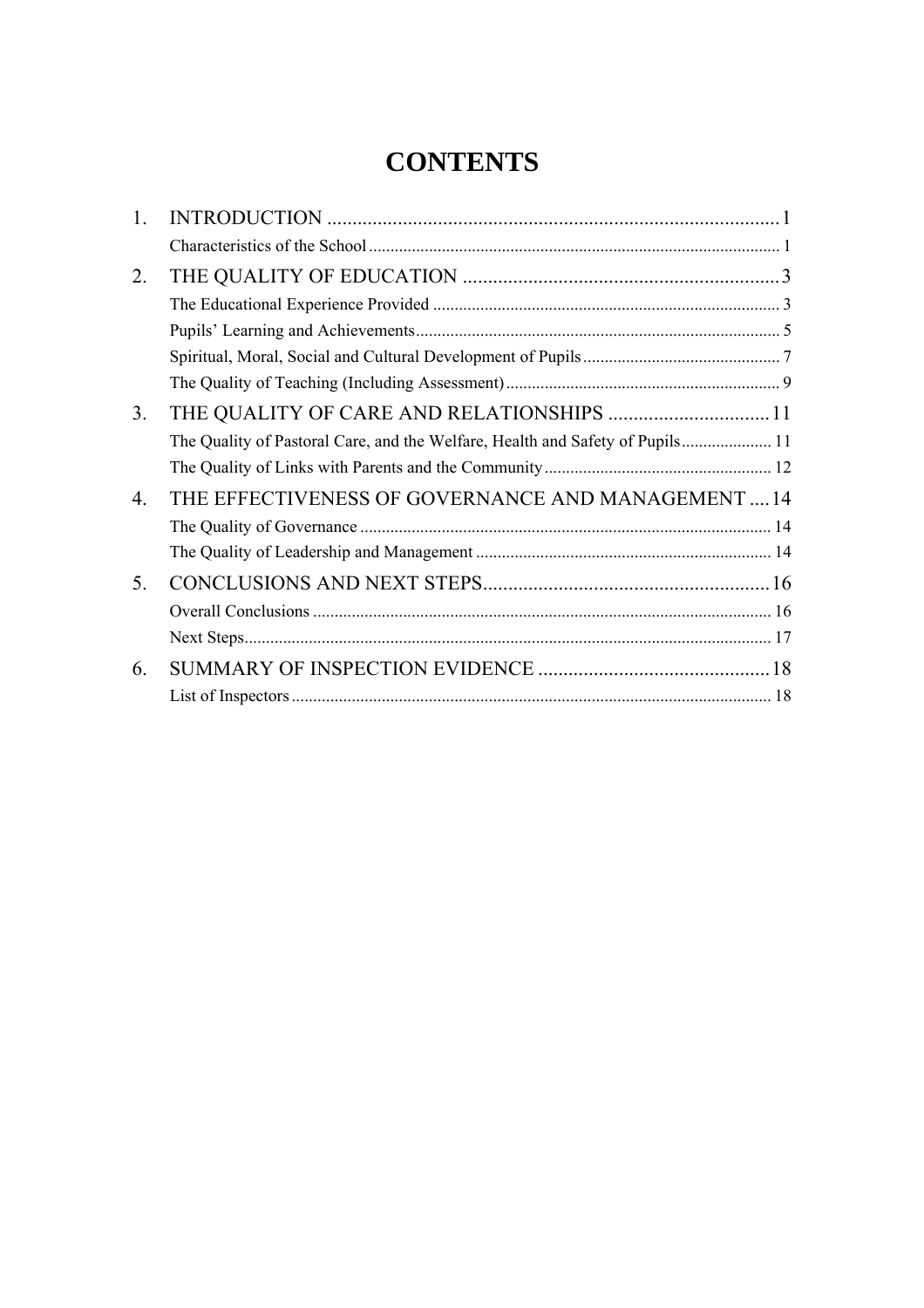# <span id="page-2-0"></span>**1. INTRODUCTION**

#### **Characteristics of the School**

- 1.1 Campion School is a wholly secular international day school for boys and girls aged from 3 to 18 years, set in accommodation newly built in 2000 among vineyards on the edge of Pallini, a prosperous north-eastern suburb of Athens, close to the main airport and to the ferry port of Rafina. It provides a British-style education, with strong provision for the Greek language and culture, leading to the International Baccalaureate (IB) examinations at the age of eighteen. It was founded in 1970 as a school "wholeheartedly committed to teaching children about Greece" and is incorporated in the state of Massachusetts, USA, as a not-forprofit organisation. The school is governed by the fourteen board members of a trust. The headmaster was appointed in 1991. The Junior School was formed through the amalgamation of two previous schools and their incorporation into Campion School in 2000.
- 1.2 Campion's purpose is to "foster abilities, both in the field of academic and general education, and in sporting activities and the performing arts." It is the school's intention to "educate the whole person in the hope of developing responsible world citizens of good character", and to "prepare pupils for university education in Britain, North America and worldwide." It seeks to combine a challenging academic and rich extra-curricular education with the nurturing of each pupil as an individual and service to the community at large.
- 1.3 At the time of the inspection, the school had 486 pupils, made up of 257 boys and 229 girls, including 20 boys and 25 girls under the age of 5, 95 boys and 84 girls between the ages of 5 and 11, and 142 boys and 120 girls between the ages of 11and18. The Senior School is subdivided into three sections: Lower School (Years 7 to 9); Middle School (Years 10 to 11); Upper School (Years 12 to13).
- 1.4 The school is not selective. On the evidence of UK nationally standardised tests taken by pupils in Year 6, the range of ability is wide and above the UK average. However, about two-thirds of the pupils speak English as a second or third language, of whom 37 receive specific support. The school has identified 53 pupils with some form of learning difficulty and/or disability (LDD), of whom 40 receive specialist support and 3 are judged to be eligible for statements of special educational needs in the UK. If pupils are achieving in line with their abilities and linguistic backgrounds, their results at International GCSE and IB will be in line with the world averages.
- 1.5 Roughly three-quarters of the school population are either of Greek parentage or from the Greek diaspora in the UK, Canada, Australia, the USA and other parts of the world. The remainder are foreign nationals from a wide variety of other countries. A substantial proportion are learning Greek as a second language, while a small number of Arabic speakers study Arabic in its Qur'anic form rather than in their home dialects. The pupils come from families in the business community, in the professions and in diplomacy.
- 1.6 The school is a member of the Council of British International Schools. It has not been inspected by ISI before.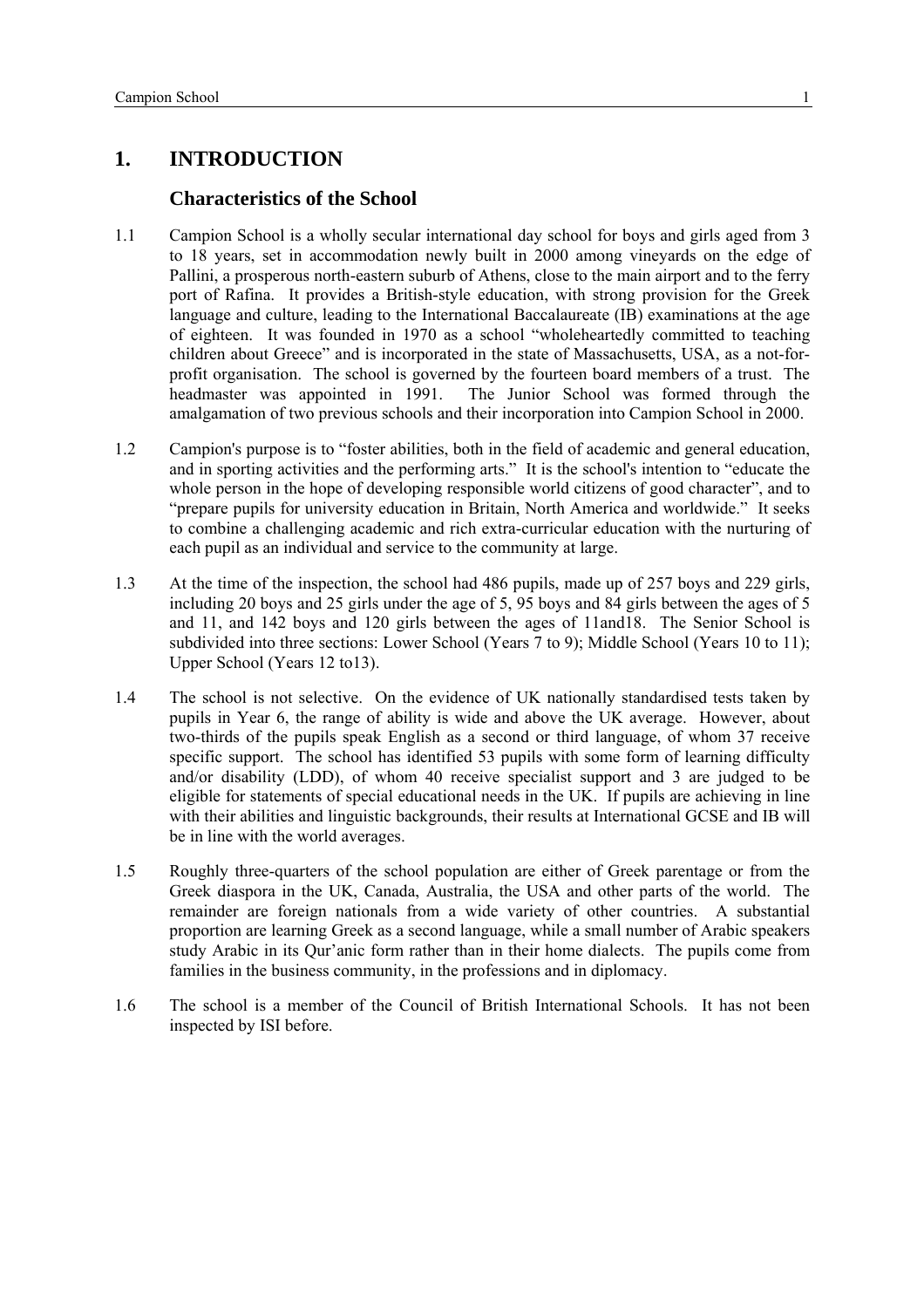1.7 English National Curriculum (NC) nomenclature is used throughout this report to refer to year groups in the school. Some parents are more familiar with United States and Greek national terminology. In both the USA and Greece, compulsory schooling begins at age six (Grade 1), whereas in the UK it begins at age five (Year 1). So the equivalent Greek/US grade is always one less than the NC Year.

| Greece/US                     | NC name      | Age        |
|-------------------------------|--------------|------------|
| Pre-Kindergarten              | Nursery      | $3$ to $4$ |
| Νηπιαγωγείο                   | Reception    | $4$ to 5   |
| Kindergarten                  | Year 1       | $5$ to 6   |
| Grade 1 $(\Delta \eta \mu.1)$ | Year 2       | 6 to 7     |
| Grade 2 to 5 ( $\Delta$ nµ.2  | Years 3 to 6 | 7 to 11    |
| to $5^\circ$                  |              |            |

#### *Junior School (Πρωτοβάθμια)*

*Senior School (Δευτεροβάθμια)* 

| Greece/US      | NC name            | Age      |
|----------------|--------------------|----------|
| Grade 6 to 8   | Years 7 to 9       | 11 to 14 |
| Grade 9 to 10  | Years $10$ to $11$ | 14 to 16 |
| Grade 11 to 12 | Years $12$ to $13$ | 16 to 18 |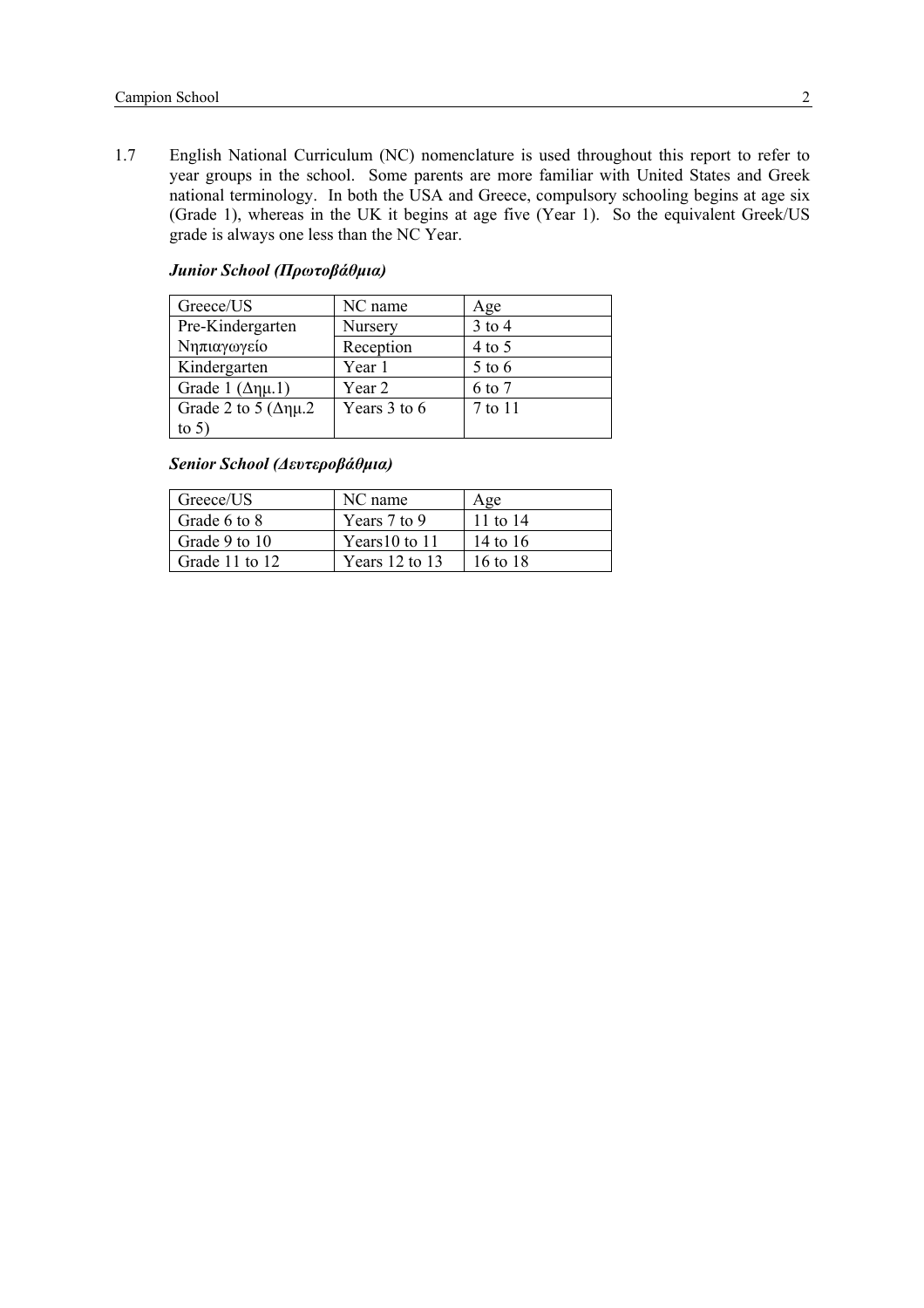# <span id="page-4-0"></span>**2. THE QUALITY OF EDUCATION**

# **The Educational Experience Provided**

2.1 Campion School provides a good and rounded education for all its pupils. Faithful to its founders' aims, it provides a distinctive blend of a British-style education with the teaching of Greek language and culture to almost all pupils. It has had the flexibility to cater specially for its small Arab community through the teaching of the Arabic language. Throughout the school, pupils with LDD and learners of English and of Greek are in most respects well supported. Religious education is not taught in either the Junior or Senior School, although elements of it enter into the teaching of such subjects as history and the Greek language. In both the Senior School and the Junior School, personal, social and health education is woven into other subjects and the wider life of the school rather than being taught separately, in a manner that works adequately in practice, reflecting the school's ethos, despite the absence of any systematic tracking or monitoring.

- 2.2 The Junior School affords a good all-round education for all its pupils, in which they receive a broad and largely balanced experience, with extensive provision for Greek language and culture. Children under five years of age learn the six Early Learning Goals, taught in a wellplanned way. These are: Personal, Social and Emotional Development; Communication, Language and Literacy; Problem Solving, Reasoning and Numeracy; Knowledge and Understanding of the World; Creative Development; Physical Development. Teachers are beginning to blend outdoor with indoor learning. Thereafter, the curriculum concentrates on laying secure foundations in numeracy and in literacy in both English and either Greek or Arabic, together with the study of most aspects of the English National Curriculum, including scientific, social, aesthetic and physical learning. Pupils' study of Greek balances rigorous attention to the language with education in Greek culture and history. Information and communication technology (ICT) is taught separately and French is introduced as a taster in Year 6. The curriculum is well balanced in most years, but the separate teaching of art is reduced in Years 1, 2 and 6, where it is incorporated into history and geography. Personal, social and health education, though not taught separately, is successfully woven into the curriculum through assemblies, circle time and through the subjects themselves.
- 2.3 The formal curriculum is extended through a fair variety of extra-curricular activities, mostly during lunch time, but this programme does not fully meet the richness set out in the aims of the school. Activities range from Greek dancing to chess and French. No activities are provided below Year 3. There are ample opportunities for performance, however, and productions have included *The Frog Prince* in Year 6, *The Show Begins (Η Παράσταση Αρχίζει)* in Greek in Year 4, and *The Nutcracker* in Years 1 and 2. The curriculum is further enriched through school trips to local museums relevant to topics, and to the theatre, and there is a residential trip for Year 6 to Nafplion.
- 2.4 The planning and management of the curriculum guarantee suitable coverage of the skills of literacy and numeracy, together with the content and skills of the other subjects, but do not tackle such matters as the teaching of learning skills, which is an area of relative weakness in the Junior School. With the exception of Greek, Arabic, physical education (PE) and music, which are taught by specialist teachers, the curriculum is overseen by one co-ordinator for pupils below Year 3 and by the deputy head of juniors in Years 3 to 6. Staff manage the transition to the Senior School well, through liaison with secondary staff under the direction of the Year 7 co-ordinator. A careers week in the Junior School also helps to prepare pupils for adult life.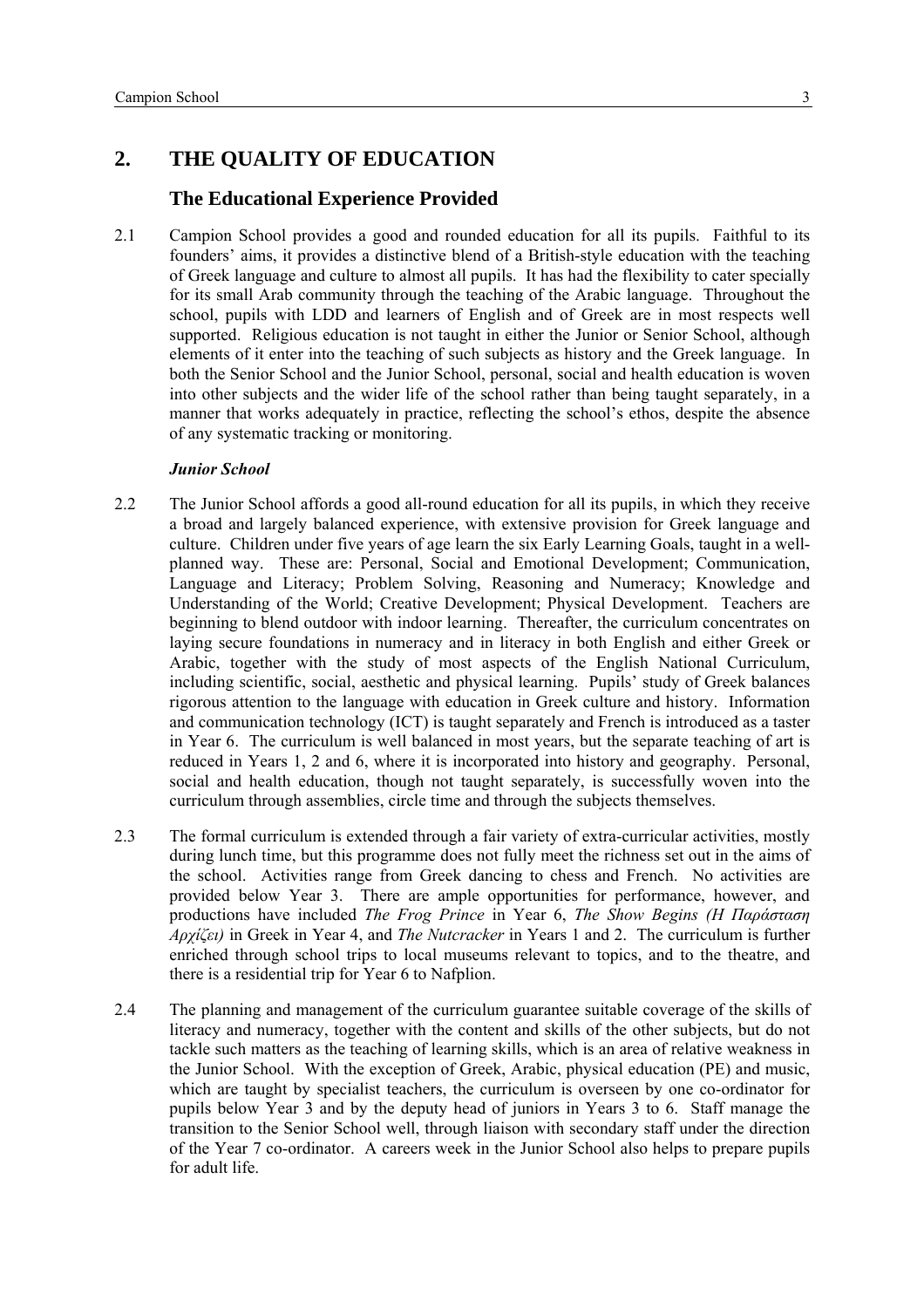2.5 The policy and planning for the needs of those requiring learning support are good. Pupils with LDD are identified at an early stage, and the special educational needs co-ordinator (SENCO) assesses them and provides special lessons. The SENCO provides good guidance to teaching staff who teach these pupils. Mostly, however, teachers do not refer to this in their planning, even though they provide good individual help to pupils who get into difficulty. Satisfactory provision is made for learners of English, through a combination of specialist teaching and sensitive support by class teachers, and of Greek, through careful organisation of groups and courses according to language experience. The arrangements work well, despite the absence of a co-ordinated overview.

- 2.6 The Senior School provides a good and rounded education, ideally suited to the backgrounds and needs of its pupils and true in most respects to the aims of the school. In Years 7 to 9 it combines almost all the English National Curriculum subjects, including the three sciences taught separately, and drama. It continues the strong provision for Greek or Arabic from the Junior School. All pupils at this stage study either French or Spanish. Design and technology concentrates on design and does not include any practical element in the absence of specialist facilities. Pupils can choose two of four aesthetic subjects and two of four modern languages to study in Year 9 in preparation for their choices for International GCSE subjects in Years 10 and 11. All pupils continue with the core of English, mathematics and PE, and normally take six or seven options including at least one modern language, one science, one aesthetic subject and one humanity. From Year 12, all pupils embark on courses leading to the International Baccalaureate, choosing among a good range of nineteen subjects, including classical studies, economics, psychology and environmental systems.
- 2.7 Formal programmes are extended by an adequate range of visits and extra-curricular activities. Teachers make good use of the proximity of Athens and its facilities for educational visits in history, Greek, geography and other subjects. Pupils have frequent opportunities to perform in one of the many plays, concerts and house sport competitions that take place throughout the year. Campion teams play from time to time against local schools. However, the range of activities on any day was quite limited during the inspection and varies from week to week, which may contribute to the impression by some parents and pupils that the provision is limited.
- 2.8 Courses in the Senior School are well planned at departmental level, even though the central oversight of schemes of work by senior management is light. Schemes of work are thorough and wide-ranging, with some examples of particularly good practice: for example, history and geography provide excellent guidance booklets for pupils. Pupils are well prepared for the successive stages through the school, with careful guidance for International GCSE choices in Year 9 and for the selection of IB courses in Years 10 and 11. Guidance and preparation for university applications are well organised by the co-ordinator of careers, who works with the sixth form co-ordinator and an assistant who prepares pupils for applications to American universities in the USA or in Greece. Pupils interviewed were clear about their future career options and felt they had been well supported.
- 2.9 Good support is provided for pupils with LDD, led by the SENCO and well co-ordinated with the SENCO of the Junior School, whom she meets weekly. A good three-stage system of identification ensures that teachers in class make effective use of the good guidance provided in the individual education plans and that, where necessary, pupils can be withdrawn for separate learning support. Provision for learners of English or Greek, new to the school, is co-ordinated effectively by the heads English and of Greek, respectively. Teachers show a good understanding of the needs of non-native speakers and extra support is provided in English, as necessary. In Greek, the Greek Attainment Tests are effectively used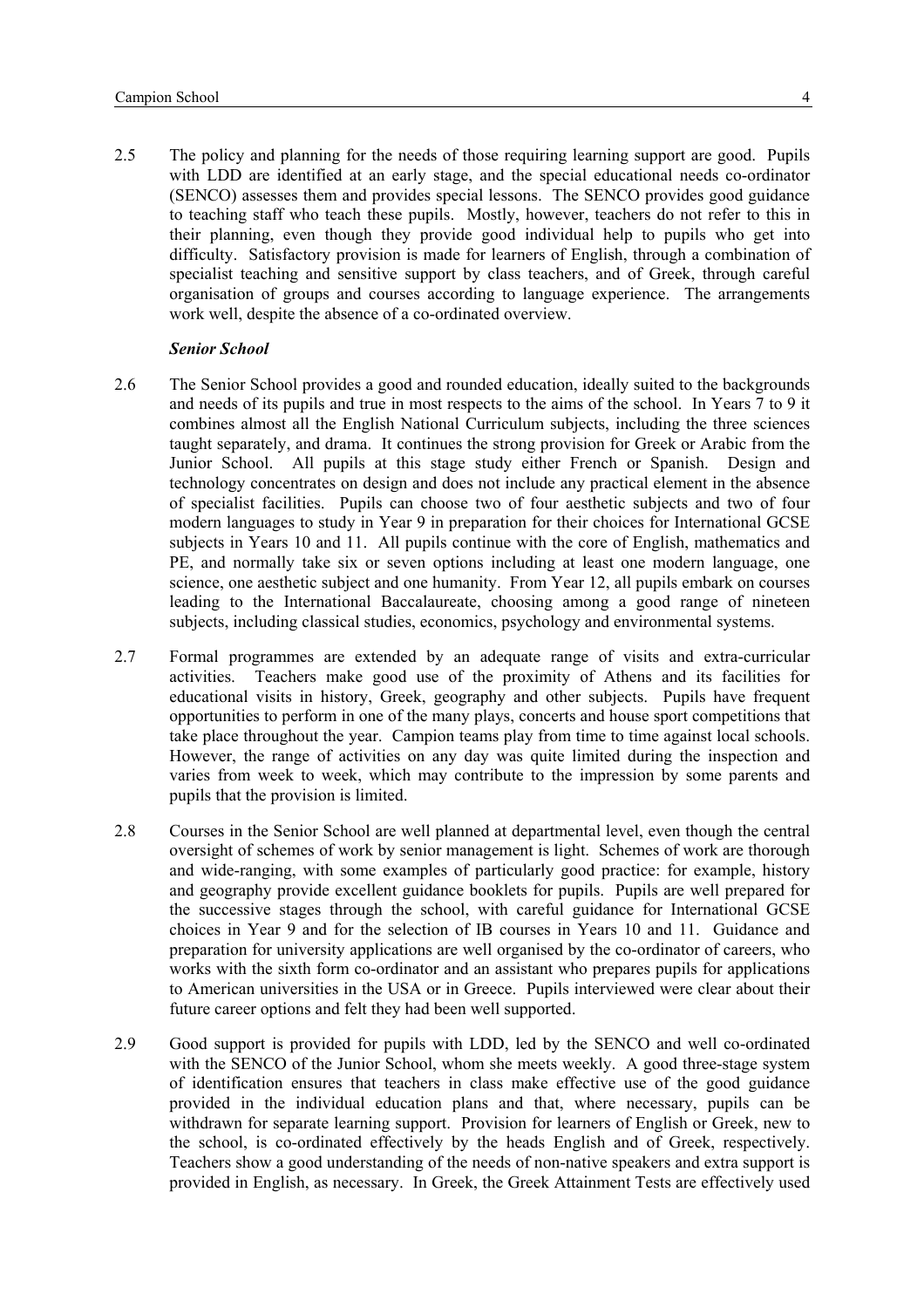<span id="page-6-0"></span>to gauge levels of competence. Learners of English may be withdrawn from French or Spanish to receive special lessons in English.

#### **Pupils' Learning and Achievements**

2.10 Through the school as a whole, pupils become well and broadly educated, emerging ready for secondary and for higher education. A distinctive feature is that pupils become fluent and literate in two languages and alphabets. The standards achieved are satisfactory in the Junior School and good in the Senior School, and meet most of the school's aims. The reason for the difference is the concentration in the Junior School on core knowledge and skills at the expense of wider learning skills, which are much more fully developed in the Senior School.

- 2.11 The educational standards in the Junior School are satisfactory. Children in the Nursery and Reception classes make good progress towards achieving or exceeding the six Early Learning Goals, so that by the end of Reception many have moved on to the Year 1 curriculum in literacy and numeracy. Throughout Years 1 to 6 they build secure foundations in literacy in Greek and English. In both languages they display high levels of speaking and listening. They write copiously and accurately for a variety of purposes, both imaginative and factual. In English, however, few examples were found of writing sustained over more than a page or two, whereas in Greek some pupils were completing excellent pieces covering up to ten pages of their exercise books. In relation to their various abilities, pupils are strong in the core mathematical processes but show little familiarity with investigation. Pupils display competence in the application of the basic functions of computing, such as text processing and the use of the internet, but have little or no experience of spreadsheet software or of control technology.
- 2.12 In lessons, pupils of all abilities achieve well in their knowledge and understanding of other subjects, including a good outline knowledge of the history of Classical, Byzantine and Modern Greece from their study of the Greek language. In Greek they respond well to the challenge to explain the reason for features of the language and its grammar. Generally, however, their capacity to think logically and creatively, or to study independently is underdeveloped, and much work in humanities, for example, involves the completion of worksheets. Few examples were found of independent or extended research. When pupils have the opportunity, they can do this well, as in a good Year 6 project on the environment, linking work in the English and Greek languages. Pupils are not entered for English National Curriculum tests or for other externally moderated examinations.
- 2.13 Because of the good quality of support pupils receive, most make broadly equivalent progress in relation to their abilities and linguistic starting points, although in several lessons, more able pupils could achieve more.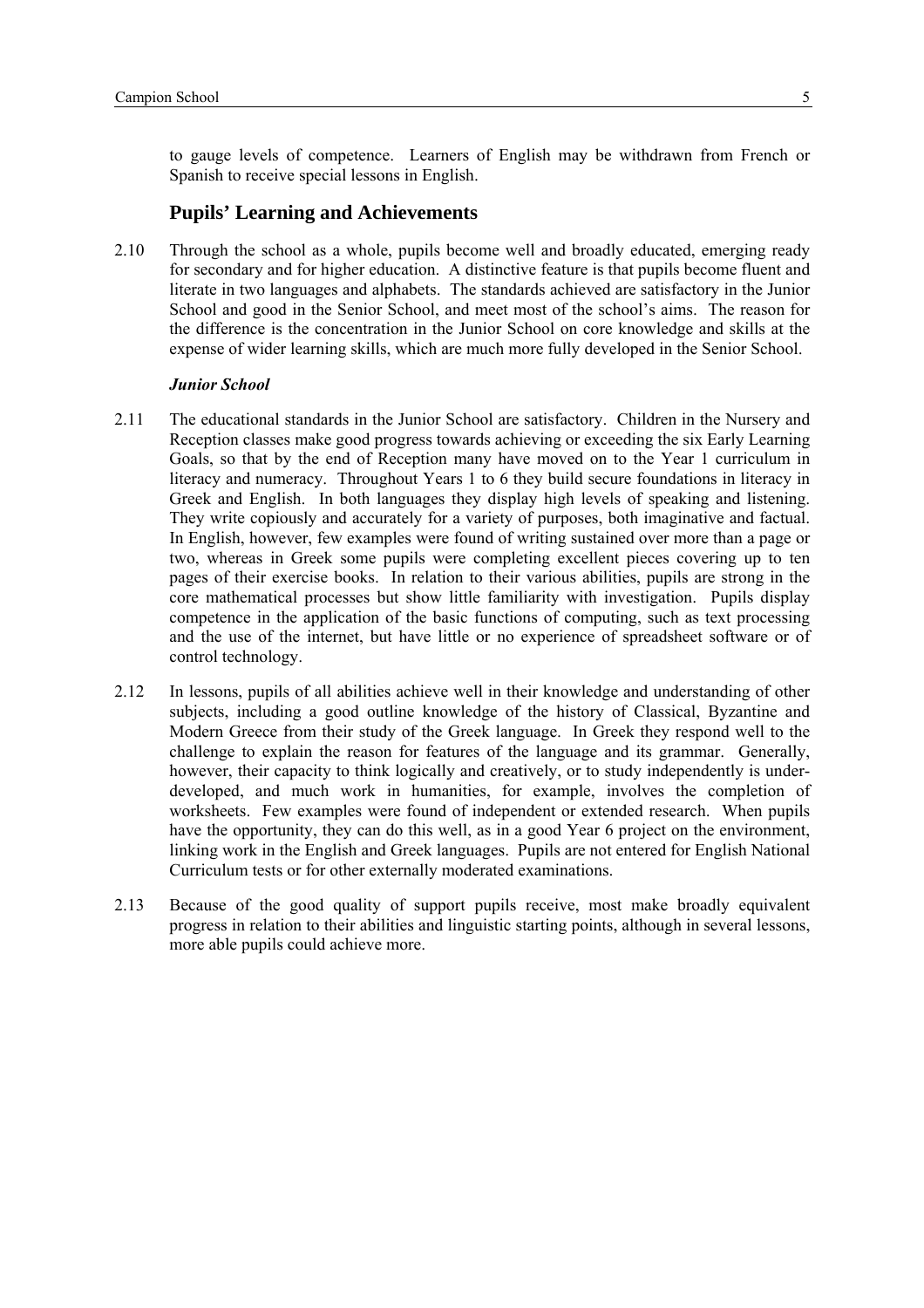2.14 Throughout the Junior School, pupils behave well, work hard and show concentration and perseverance. They listen carefully and respectfully to their teachers. They take trouble to present their work neatly. However, they have limited experience of finding things out for themselves or taking responsibility for their own learning, a significant aim of the school. When given the opportunity, they work effectively and responsibility in pairs or in larger groups.

- 2.15 Pupils in the Senior School are well educated, both academically and in their general knowledge of Greece and the world, especially in the sixth form where they benefit from their work in the International Baccalaureate. In this the school largely meets its aims.
- 2.16 Pupils build effectively on the secure foundations in literacy and numeracy in both Greek and English inherited from the Junior School. They read intelligently. They write extensively and for a variety of purposes, both affective and analytic. They are highly articulate in both English and Greek, and listen and respond effectively to each other and to their teachers. They apply their secure mathematical skills in other subject areas, such as geography, science and economics. Similarly, they are fluent users of ICT, able to apply it to their studies in a variety of ways.
- 2.17 In relation to their various abilities and starting points, most make equally good progress in their knowledge of the subjects they study, and in the best lessons they think imaginatively or critically about their work. Consequently their powers of analysis and debate are strong; many are regularly successful in the debating competitions they enter. Those that study art, drama or music bring sensitivity and imagination to their work. Able mathematicians have achieved success in the Mathematics Challenge.
- 2.18 The great majority of pupils become good students, able to think for themselves and research with confident independence, and so are ready by the time they leave for university study. They are inquisitive and assertive young people, who will volunteer questions and challenge their teachers constructively. Most take good notes and, as they grow older, organise their work effectively in folders for later review. They relish the many opportunities they are given to engage in lively discussion or to work with others towards a common goal, but they are restless at the lessons in which they are largely listening and taking or even copying notes. Most work hard and take trouble to present work well and accurately. The majority are punctual to lessons, settle to work readily and pay careful attention to their teachers. A few, however, particularly boys, are casual and at times disruptive, in ways that are not always handled effectively and thus impair the progress of the class. Consequently, as the school is aware, boys overall make slightly less good progress than girls, as is reflected in results in public examinations.
- 2.19 The less able and those with English or Greek as a second language make good progress. This is because they are well supported both in and out of class and, in the majority of lessons and subjects, teachers have high intellectual expectations of all their pupils and do not lower them for those who need support. In the substantial minority of lessons where progress and learning are no more than satisfactory, however, it is because pupils are engaged in mainly routine activity, such as listening to unbroken exposition with occasional questions to check for comprehension, and copying notes verbatim. This holds the school back from fully meeting its aim for excellence.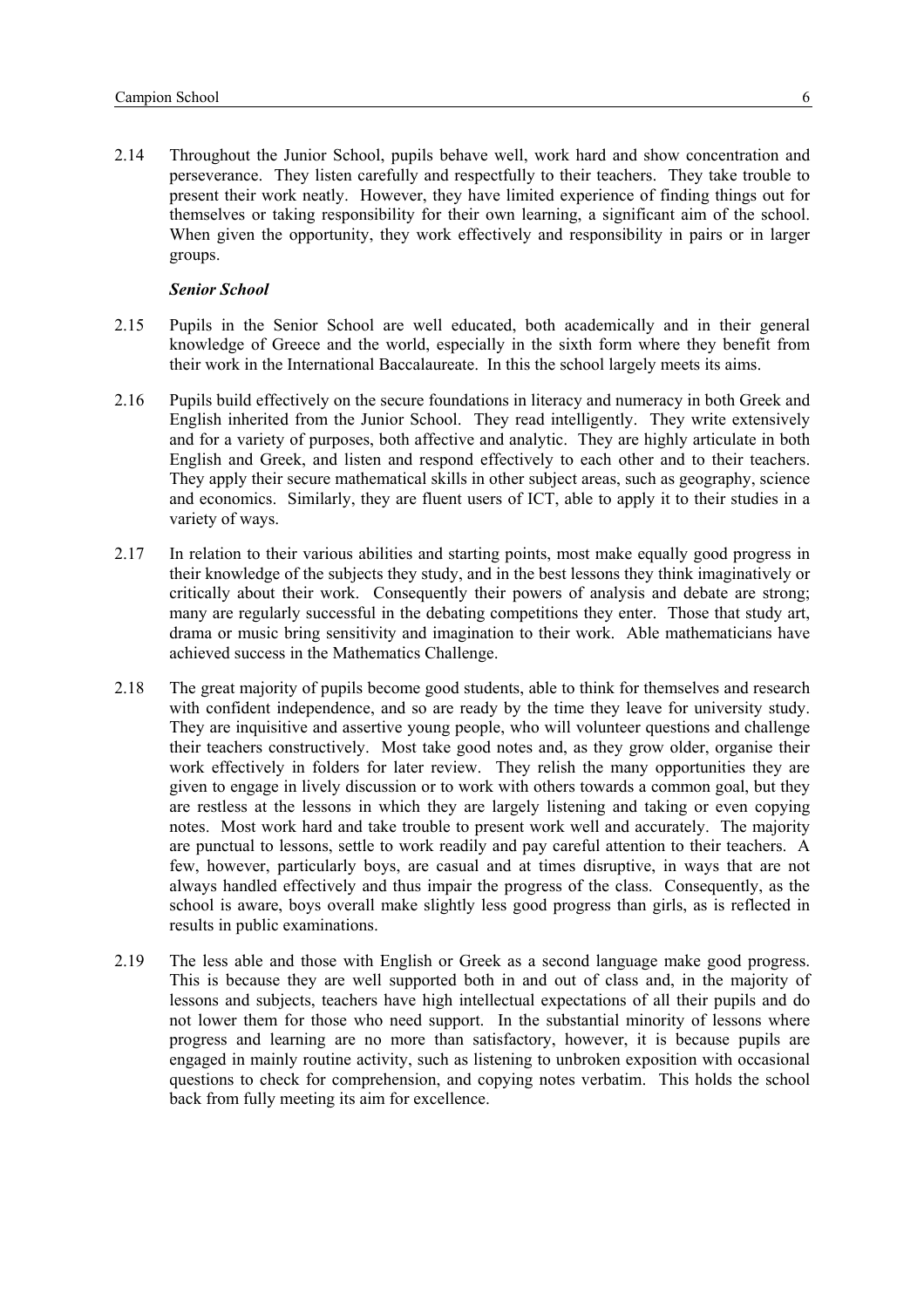<span id="page-8-0"></span>2.20 Because they make good progress overall, pupils achieve well in relation to their abilities in the Checkpoint tests in English, maths and science at the end of Year 9, in the International GCSE and in the IB. Almost without exception, pupils achieve entrance to the universities of their choice.

#### **Spiritual, Moral, Social and Cultural Development of Pupils**

2.21 During their time at the school, pupils develop into civilised, well-informed young people because of the relaxed atmosphere and the good relationships that prevail. Their strong personal development in both the Junior School and the Senior School results from the life and values of the school combined with the quality of relationships as a whole, rather than from any particular initiatives or courses that the pupils pursue. This is in keeping with the school's stated aims. The great majority of parents responding to the parental pre-inspection questionnaire agreed with the values and attitudes that the school promotes.

- 2.22 The quality of the spiritual, moral, social and cultural development of pupils in the Junior School is good. Encouraged by the support and praise of their teachers, pupils develop confidence in themselves and high self-esteem. They learn to listen to each other and to consider the feelings of others, one of the school's core principles. They respond warmly to music, to drama and to poetry. They develop an understanding of others less fortunate than themselves and appreciate the opportunity to aid refugees through the Caritas Kitchen project. From their topic work, their study of Greek and from assemblies, pupils acquire a sound understanding of and respect for both the orthodox faith and the other major world faiths.
- 2.23 Pupils develop a well-established sense of the difference between right and wrong. High standards of behaviour are expected and rewarded. This is encouraged by a system of house points. Pupils show exemplary behaviour and courtesy. They understand the importance of having and following principles and rules of conduct. Because each class creates their own sets of class rules, which they take very seriously, pupils feel they contribute to the communal life of the school. These rules form the backbone of the school's policies for behaviour and are respected by the pupils, who have learned to make careful moral judgements. As part of a Junior School anti-bullying project, pupils of all ages produced posters, which showed that they had a good understanding of this issue.
- 2.24 Pupils show good social skills both in and out of class. Pupils in the Foundation Stage quickly learn to work co-operatively and to recognise the need for sharing, because their teachers guide and support them in this direction. In Reception, the 'helping hands' project helps pupils develop awareness and respect for one another and take responsibility. However, after the Foundation Stage, the exercise of responsibility through class jobs or through a junior school council is under-developed. Pupils develop a good sense of social responsibility. This was shown when, for example, they visited the Therapeutic Riding Association, where they learned about the importance of caring and sharing with others. Pupils in Year 6 have taken great pride in their part in the project to save energy, creating dramatic posters to persuade other children, staff and parents of the importance of this issue.
- 2.25 The international nature of the school population has successfully fostered pupils' appreciation of their own and other cultures. Despite the absence of formal religious education, they are aware of and respect the diversity of faiths. They develop a particularly strong sense of Greek culture in terms of its literature, food and values through their studies of Greek and through the vigorous artistic life of the school. Events during the year such as International Day, trips to local cultural heritage sites and extra-curricular activities such as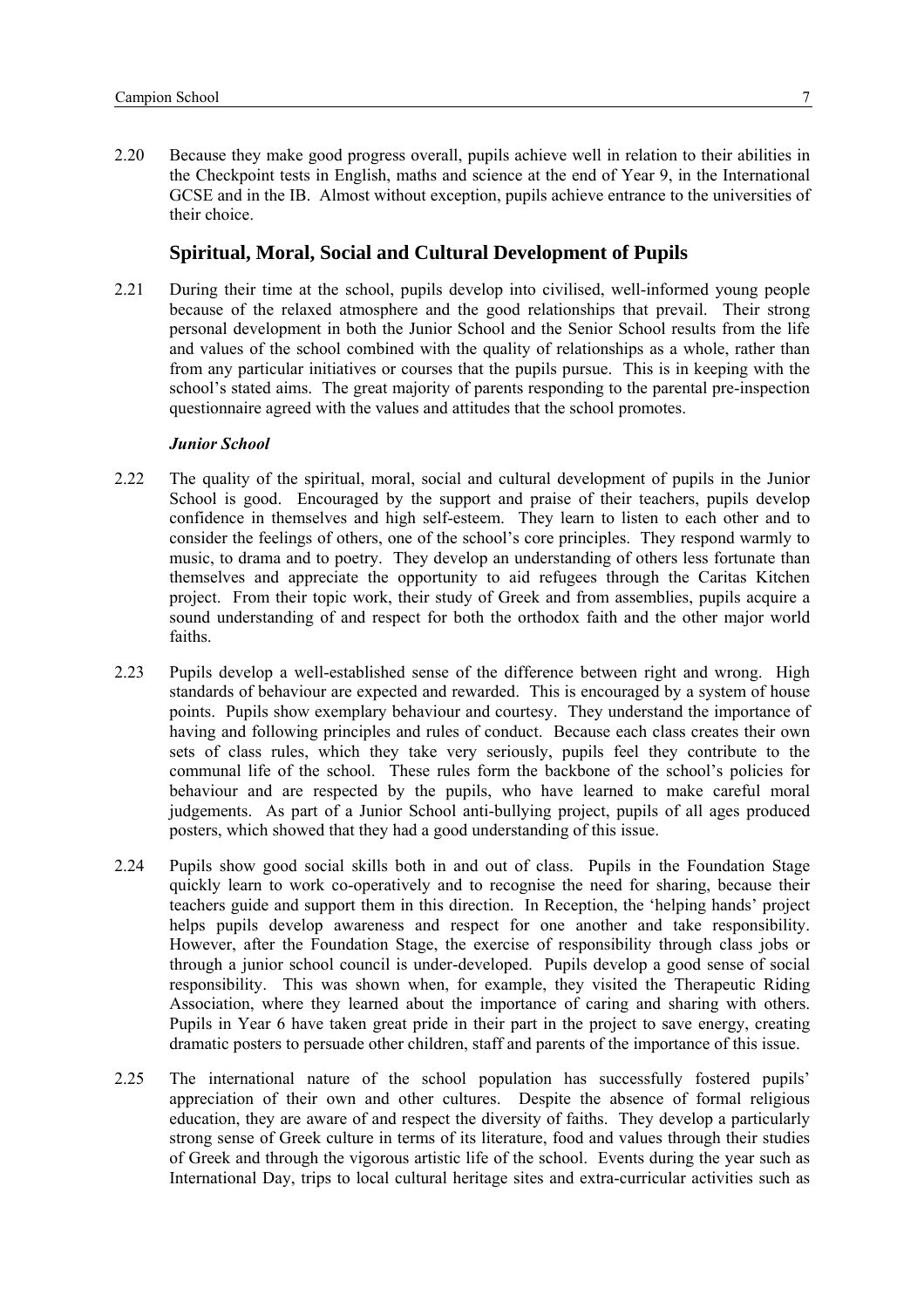Latin American Dancing, further enhance pupils' awareness of their own and other people's cultures.

- 2.26 The quality of personal development in the Senior School is good and is threaded through the curriculum in accordance with the school's aims. Consequently, pupils develop into confident and sociable, independent-minded young people, well informed about both Greece and the wider world. Because teachers are willing to praise, encourage and support their pupils, the great majority of pupils show strong self-esteem and an awareness and respect for the feelings and needs of others. This is evident from inspectors' conversations with pupils and in their general conduct in lessons and around the school. Pupils show sensitivity to the feelings of others in their discussions of the literature of different cultures, as when a Year 10 group studied *The Beggar (Ο Ζητιάνος)* by Karkavitsas, in conjunction with Steinbeck's *Of Mice and Men*.
- 2.27 Pupils cultivate a good sense of moral values and can distinguish between right and wrong in a way that is brought out well through the curriculum and especially in theory of knowledge, where they have the challenge of resolving moral dilemmas. With relatively few exceptions, pupils are well behaved and courteous, and they respect the school code of conduct with its emphasis on self-discipline and respect for others. Pupils responded strongly to the issue of man's inhumanity to man in a lesson on the historical oppression of African Americans in English and on the execution of soldiers as deserters in World War 1 in history. Their respect for the school's principles is evident from the way in which at lunch and break times pupils respect the freedom they have to roam the school and use its facilities.
- 2.28 The Senior School has a relaxed but orderly feel to it at these times, with pupils seated in animated groups at tables in the courtyard, playing ball or huddled on the floor in corners and corridors, or engaged in conversation with a member of staff, as if the school were an extended town square. Through their study of Greek, they learn about how Greece is governed. They develop a strong sense of personal responsibility and some have the opportunity to assume responsibility for others by becoming house captains or serving on the school council, which has had a real influence on school life, for example by improving the availability of air conditioning. Pupils are keenly aware of the political, social and economic challenges that face Greece, Europe and the wider world. Pupils contribute extensively to the fund-raising initiatives organised for IB students in the Creativity, Action, Service programme. Many of the charities the pupils support provide them with direct experience of the needs of the elderly or the sick.
- 2.29 Pupils' development culturally as well as academically is strongly Greek, in accordance with the school's founding principles. This is evident not only in the celebration of major festivals such as Independence Day and 'Ochi' Day but in the prevalence of language, customs and food. The school is at the same time a melting pot in which pupils from a wide variety of countries and backgrounds get on well, learning to appreciate one another's values and beliefs. Pupils, through both their academic studies and their engagement in musical and dramatic performance, become sensitive to the importance of the arts to their lives.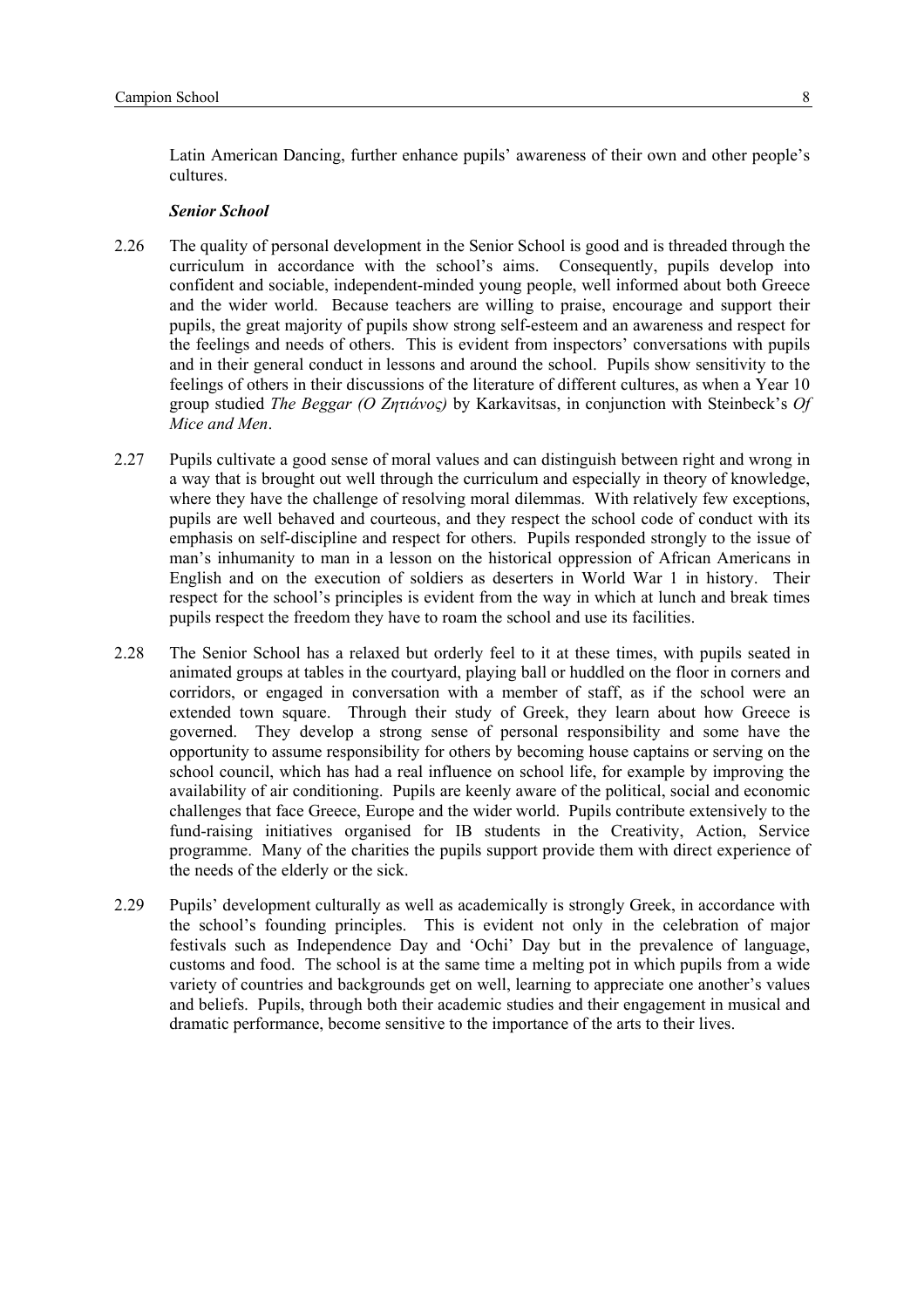#### **The Quality of Teaching (Including Assessment)**

<span id="page-10-0"></span>2.30 The quality of teaching is satisfactory in the Junior School, with some good features, and is good in the Senior School. Teachers in both parts of the school meet the aims of fostering abilities and educating the whole person. The aim of developing in pupils open and enquiring minds is fulfilled well in the Senior School but to a more limited extent in the Junior School. Pupils in both the Senior School and the Junior School overwhelmingly feel that teachers help them to learn and that they receive good support when they run into difficulty.

- 2.31 The quality of teaching is satisfactory. The school is aware that there is scope for improvement if it is to attain the excellence to which it aspires. Teaching is in most respects effective in supporting pupils' progress throughout the Junior School, but does not fully meet the aim of making sure that they develop enquiring minds. It meets the needs of all pupils who require special provision or support or for whom English or Greek is an additional language.
- 2.32 Because most of the teachers and their assistants are enthusiastic and encouraging, they motivate their pupils to behave well, and to concentrate and work hard to master the knowledge and skills being taught. The greatest and most consistent strengths of the teaching are the development of speaking, listening, reading and writing in English, and enabling pupils to master the manipulation of number and the understanding of shape in mathematics. Teachers know their subjects well. In the best lessons they encourage pupils to think and analyse for themselves, as in lessons in the Greek language where pupils were constantly challenged to offer explanation for some tricky features of the language and praised for unexpected but interesting answers. In all the good lessons observed, teachers listened to pupils carefully and involved them all. They conducted lessons at a brisk pace and adapted their methods to suit the different aptitudes of their pupils. They planned their lessons thoroughly and made efficient use of time. Teachers in the Foundation Stage helped children to learn to investigate and to find out about things such as what happens if colours are mixed together. The teaching of a Year 3 class skilfully integrated the study of Egyptian geography, history and art into a challenging and enjoyable whole-class project, involving, for example, art work to illustrate the river Nile and its immediate environment. In the lessons that were a mix of strengths and weaknesses, teachers prepared their material properly but tended to confine themselves to the imparting of information and skills without challenging pupils to think for themselves or study independently, and so did not fully engage their interest, imagination or intellects.
- 2.33 In most respects teachers have access to and make effective use of a suitable range of resources for both indoor and outdoor learning. The recently installed interactive whiteboards, however, are underused in the absence of sufficient training and planning for their effective use.
- 2.34 Teachers know their pupils well, and most have a good knowledge of their levels of competence and understanding in the core areas with which they are principally concerned. They carry out regular assessments of pupils' work, including amongst others, daily mental mathematics, spelling tests and end-of-project tests. However, information gained from assessments is not always analysed or used to inform planning. Marking varies from the very thorough and constructive, with targets for improvement set, to some which is confined to ticks. The school does not participate in external assessments, although they carry out UK nationally standardised tests of verbal, numerical and non-verbal ability. Little use is made of these and other results to establish the scope for improvement in pupils' learning.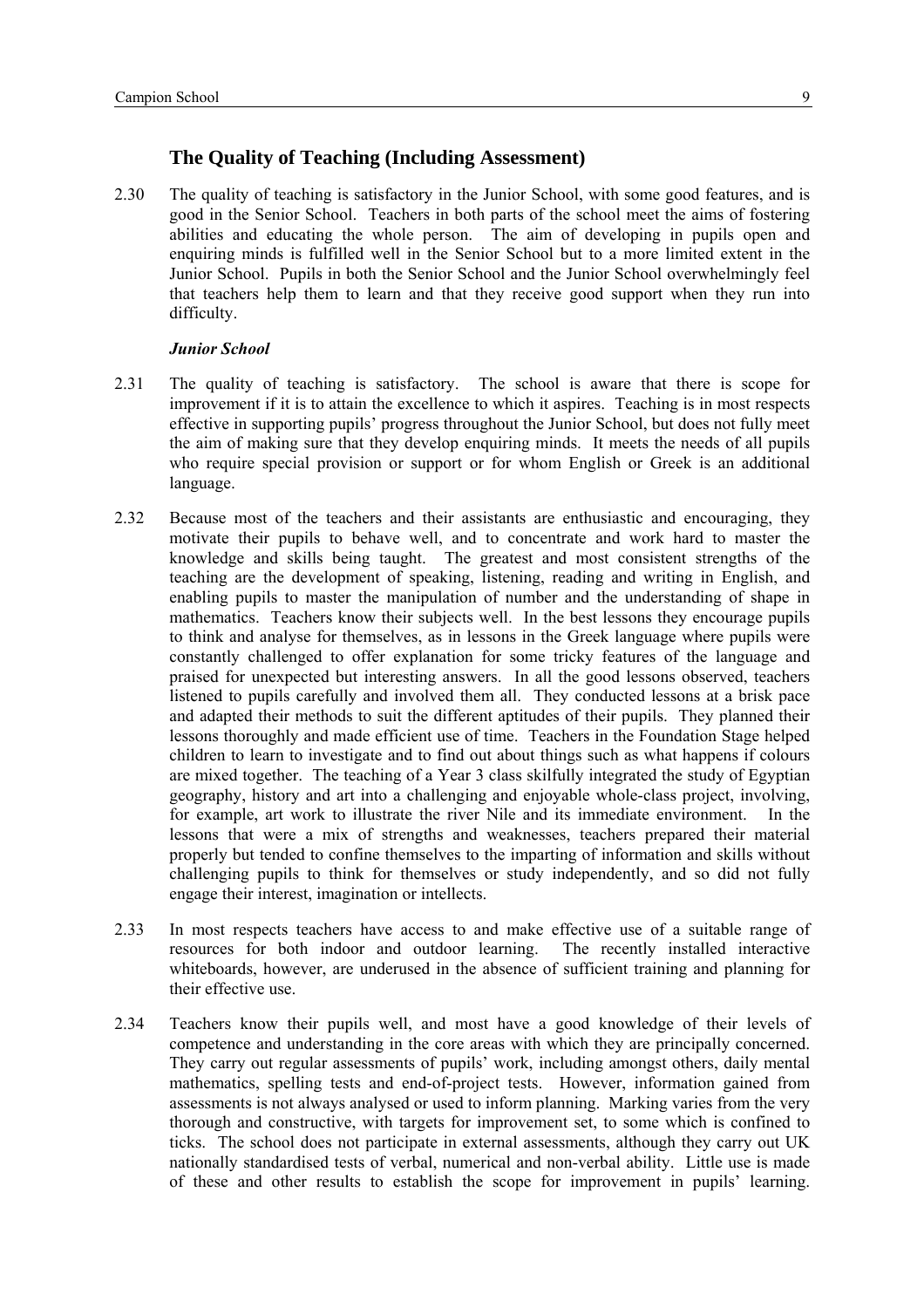Teachers provide good support for pupils with LDD or whose first language is not English or Greek.

- 2.35 The quality of teaching in the Senior School is good. Teaching is consistently informed by teachers' strong knowledge of their subjects. Teachers routinely plan their lessons thoroughly and, in most cases, establish a relaxed and productive atmosphere in the classroom. Most make effective use of time and of the ample resources available to them, although in some classrooms not enough use is made of display to celebrate achievement and promote learning.
- 2.36 In the best lessons, expectations are high. A Year 11 lesson in mathematics challenged able pupils to work on logarithms beyond the level of International GCSE. Teachers encourage participation by their pupils, draw them out effectively and challenge them to think for themselves by taking seriously what they have to say. In a Greek lesson in Year 10 the teacher encouraged all pupils to give their views for or against capital punishment in a manner that enabled her to establish the main points in a structured way without interrupting the enthusiastic flow of pupil dialogue. Teachers vary their methods, as in a Year 8 history lesson where pairs of pupils imagined a dialogue between Charles II and his 'psychiatrist'. In a small minority of lessons, teachers struggled to cope with poor behaviour from a very small number of pupils, but in most cases positive relationships were matched by good behaviour and attitudes.
- 2.37 In good lessons, pupils of all abilities were challenged to think and study for themselves. However, in some lessons, teachers devoted most of the time to exposition. One group of pupils commented that they loved working with other pupils but that at times some of their teachers did sometimes "go on rather a lot".
- 2.38 The provision for the considerable number of pupils learning English as an additional language is good, despite the lack of a formal co-ordinator, because teachers, effectively guided by the head of English, display sensitivity to their pupils' needs; where necessary, pupils withdrawn from other language classes receive effective intensive teaching. Similarly, the specialist teaching for pupils with LDD is of good quality and subject teachers provide good support in mainstream lessons, even though at present no screening tests are conducted on pupils entering the school from other schools.
- 2.39 Teachers know their pupils and their needs well. Examinations and reports are carefully graded to match the requirements of the courses pupils study. Routine work is thoroughly marked in accordance with the individual policies of different departments. Most offer useful guidance on how to improve or set specific targets. There are, however, exceptions where little more than correction and a brief summative comment are offered. Most but not all departments track progress rigorously. The school has introduced a useful standardised diagnostic predictor of performance in English, mathematics and science, used imaginatively by these departments but in completely different ways without systematic central analysis or common discussion of approaches to promoting improvement.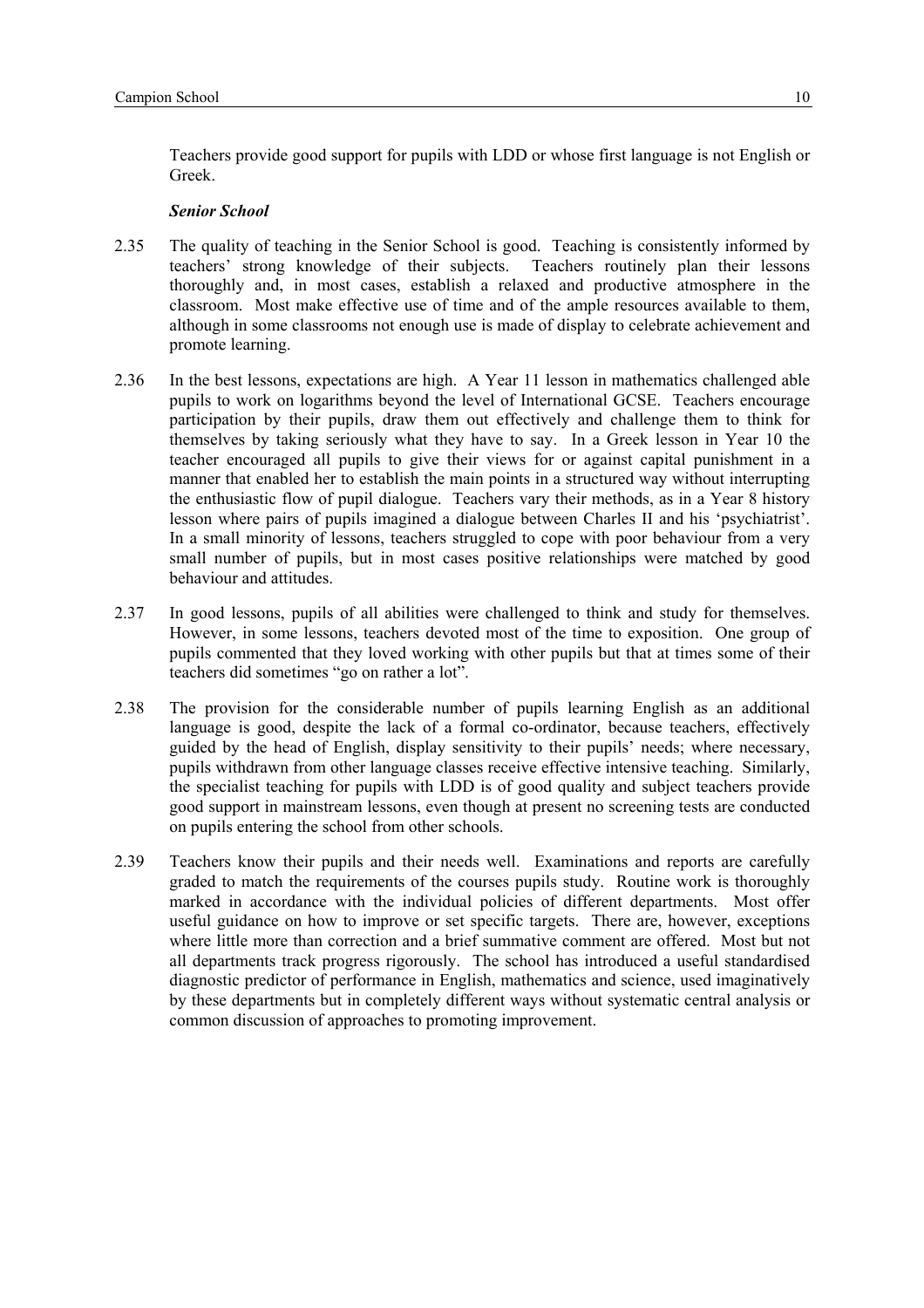# <span id="page-12-0"></span>**3. THE QUALITY OF CARE AND RELATIONSHIPS**

# **The Quality of Pastoral Care, and the Welfare, Health and Safety of Pupils**

- 3.1 The quality of pastoral care is good throughout the school and has important strengths in the quality of relationships generally. The school fulfils its aim to provide a community where each pupil is treated as an individual and cared for within a supportive environment and where both teachers and fellow pupils feel responsibility for each other's general welfare. Staff take every care for pupils' welfare and safety, though the school is still getting to grips with the formal systems needed to underpin that care. Teachers know pupils well and communicate information to one another through their frequent contact with colleagues. Formal record keeping, however, is relatively under-developed.
- 3.2 The system for care in the Junior School is straightforward and effective, with class teachers as the main points of contact, supported by the key stage co-ordinator or deputy head, all overseen by the head of the Junior School. In the Senior School, arrangements are similarly straightforward, with the form teachers as the first points of contact, supported by one of three 'year tutors', responsible for the Lower, Middle and Upper School, respectively, the whole overseen by the deputy head and ultimately the headmaster. In this case, however, contact with form teachers is largely confined to the brief morning registration sessions, while the year tutors are responsible for up to 100 pupils and therefore tend to concentrate on any difficulties. As a result, even though pupils told inspectors that staff were very approachable, and this was evident during the inspection, some disagreed about this when completing the pre-inspection questionnaire.
- 3.3 The quality of relationships between staff and pupils and amongst pupils throughout the school is excellent. Teachers are perceived as extremely friendly and supportive. Pupils are noticeably at ease with adults and with each other. Friendship groups extend across the age groups and pupils new to the school soon settle in due to the welcoming approach of both staff and fellow pupils.
- 3.4 Measures to promote good behaviour and discourage poor behaviour are largely effective and rely heavily on the good relationships and on mutual respect. In the Senior School, however, too much discretion about rewards and sanctions is left to individual teachers, so that a substantial minority of pupils in the pre-inspection questionnaire did not agree that teachers were usually fair in giving rewards and sanctions. However, pupils told inspectors that sanctions were relatively rare and that unfairness was not common. The school's clear policies to minimise bullying are largely effective. Although a minority of pupils completing the pre-inspection questionnaire felt that bullying was not always resolved, most pupils during the inspection were satisfied that in both the Junior School and the Senior School this was not a major issue and that most incidents of bullying were appropriately dealt with. The school has recognised that the lack of systematic recording and tracking of incidents and allegations weakens its ability to monitor such issues or to report on them to governors, and has begun to maintain logs.
- 3.5 In both the Junior School and the Senior School, staff are careful about the health and safety of all their pupils, and no significant hazards were noted. The school has aligned itself to the local requirements, such as those for fire safety. Equipment is regularly checked and drills for both fire and earthquake are regularly carried out. The establishment of a health and safety committee, chaired by the vice chairman, has decisively moved forward the process of making the school's procedures more formal. Checks of the general safety of the buildings and premises are properly conducted, and risks in relevant Senior School activities, such as in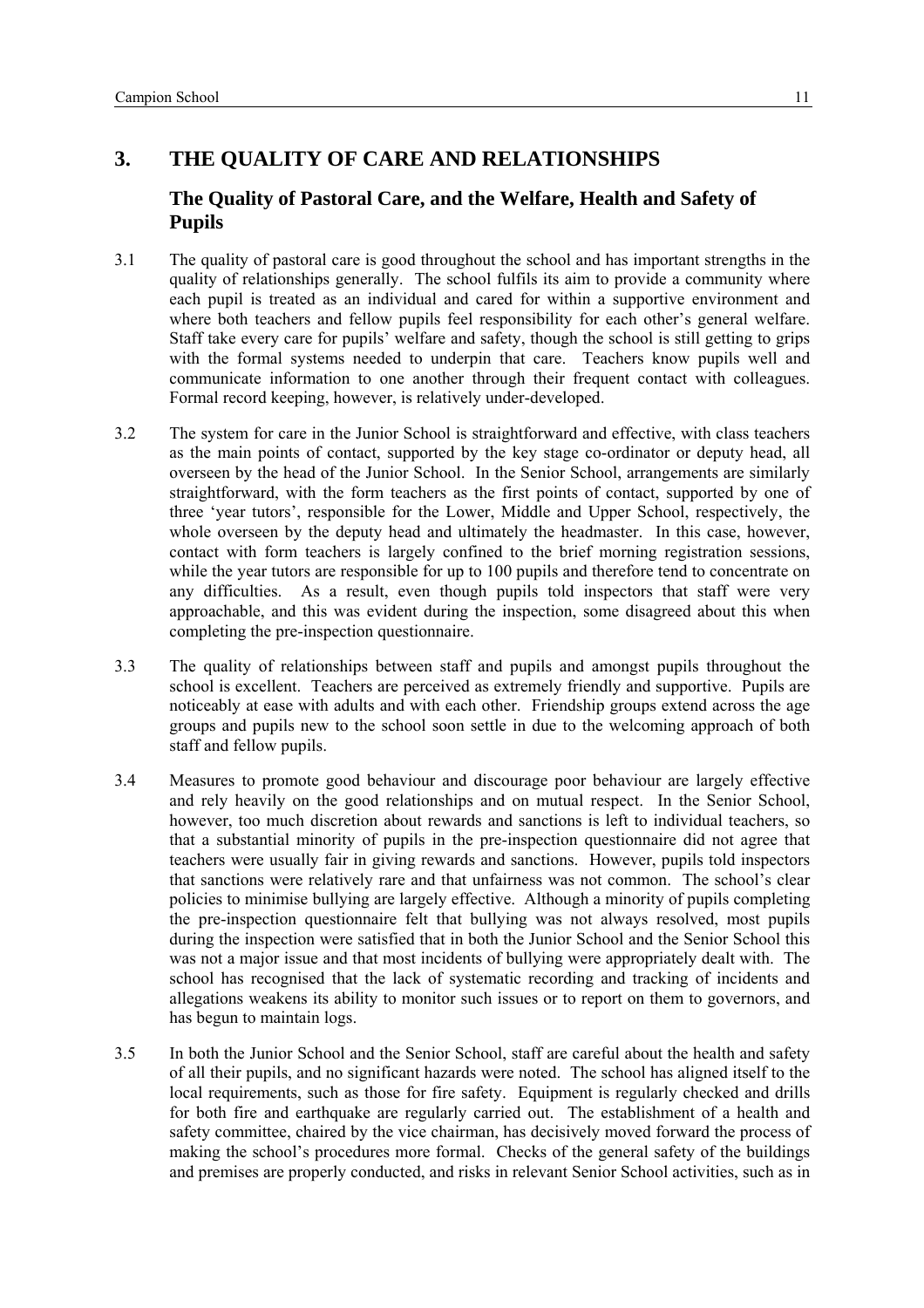<span id="page-13-0"></span>science and PE, and in residential and other visits, are assessed and minimised. However, the routine assessment of risk in Junior School classes and activities is still at an early stage. Bus company contracts have not required evidence of regular safety checks and there is no internet filter in the school network or policy in the Junior School for the safe use of the internet.

- 3.6 The school has an outline policy for child protection, which has regard for the local Greek national requirements, involving the 'Youth Prosecutor' and related social services. It is beginning to grasp the more detailed Department for Children, Schools and Families (DCSF) guidance which applies to English schools, and has established suitable child protection officers and training. As a result, both the child protection officers and all other staff showed a good understanding of procedure in the event of concerns. A trustee has also been nominated to oversee child protection. The policy touches upon almost all the required areas, but at present lacks detailed procedures, guidance and recording for matters such as staff recruitment, the raising of pupils' awareness of how to keep themselves safe, or the handling of concerns about pupils or of allegations against staff.
- 3.7 A school nurse looks after both senior and junior pupils' health and also takes time to attend to the concerns of children who may need to talk in confidence. She is available as a vital support for the teaching staff when health issues arise. She keeps meticulous records and spends time in both the Senior School and the Junior School, though she tends to be in the Senior School during break and lunch times, when pupils can most easily come to her. The number of certified first aiders is at present insufficient, particularly in the Junior School. Registers of daily attendance are properly maintained and although there is no afternoon registration, teachers keep records of class attendance and pupils cannot leave the site during the day.
- 3.8 Pupils are encouraged to eat healthily and become familiar with the Greek diet. The school is careful to make them aware of the dangers of exposure to direct sun and to ensure the wearing of hats. In the Junior School only healthy snacks are allowed, such as fruit. Regular exercise is encouraged through PE lessons and sporting activities and outside sporting facilities are good. The outside play areas especially for junior children are an excellent facility for the school, greatly appreciated by the pupils.

### **The Quality of Links with Parents and the Community**

- 3.9 The school relates well to its parents and the community. In line with its founding aims, it is deeply rooted in its Greek context as a genuinely international and Anglo Greek school.
- 3.10 The level of response from parents to the pre-inspection questionnaire was relatively low, partly because of difficulties with the postal service before the inspection. For the Junior School responses were received in relation to just under half the pupils; for the Senior School less than a tenth of parents submitted responses, too small a sample to be significant, though the issues raised were broadly the same as those for the Junior School. Almost all parents of pupils in the Junior School were positive about the school: they appreciated especially the range of subjects offered and the quality of teaching, the help and guidance given and the standards of behaviour achieved. A significant minority were dissatisfied with the provision for extra-curricular, and especially after-school, activities, which, though adequate, could be extended and established within a more regular and predictable routine. A few written comments expressed concern about bullying and the school's handling of this. Inspectors found that bullying is not a major issue and is appropriately handled, despite the lack of formal recording. Several parents regretted the absence of a parents' association, which the school has regarded as something parents themselves could set up.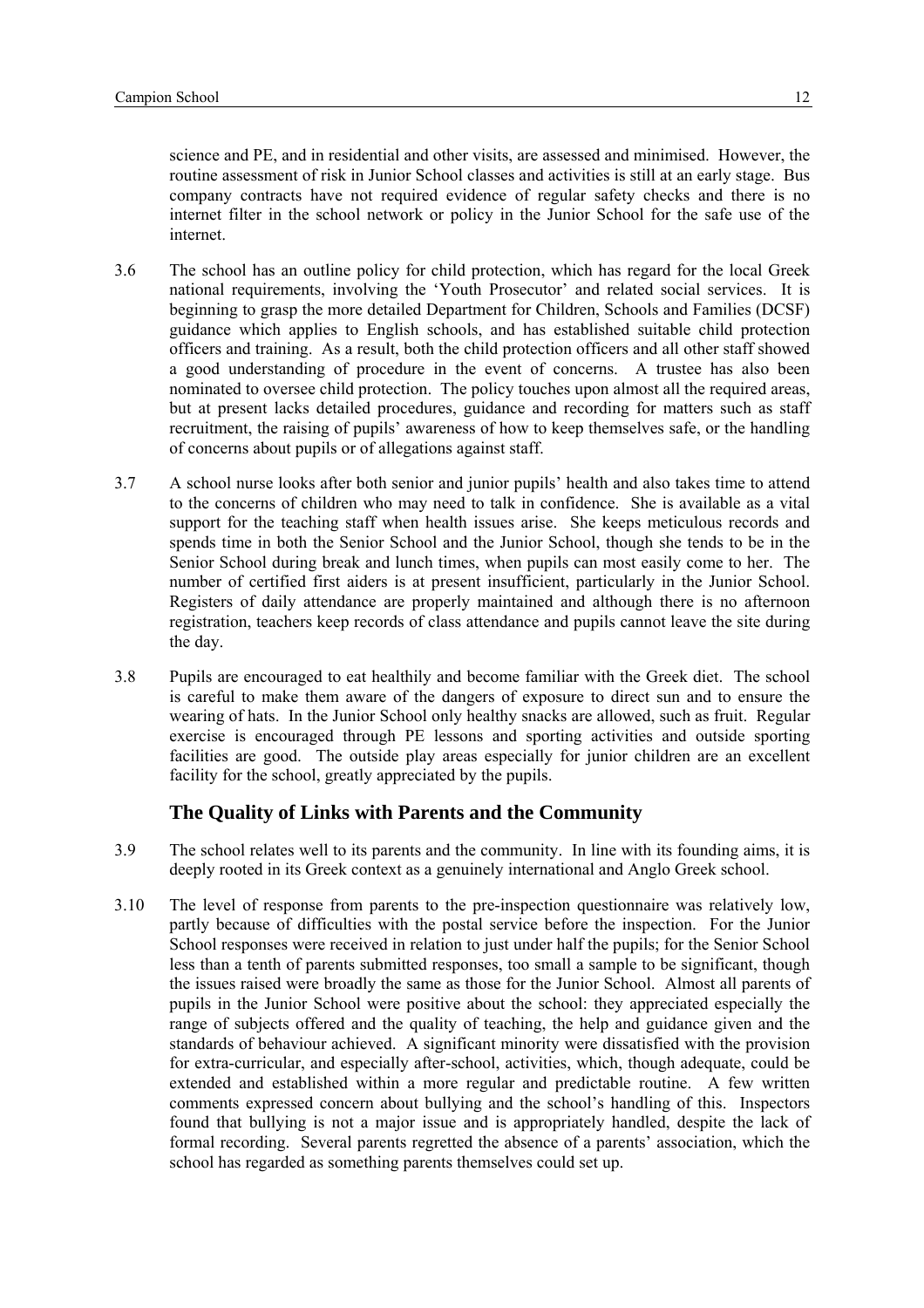- 3.11 The school provides various opportunities for parents to be involved in its activities and in the work of their children. For example, parents assist with the libraries. Parents with particular skills are invited to contribute; for example, an electrician helped demonstrate electrical circuits in a science lesson. Parents are invited to help older pupils develop an understanding of different types of career. In the absence of a formal parents' association, an informal support group of parents organises a range of well-attended social activities, including a welcome morning for parents, a Halloween party and an international day. Parents are actively invited to attend the many sporting, cultural and other events mounted by the school, details of which are posted on the school website.
- 3.12 Parents are provided with extensive information about the school through the prospectus, parental handbooks for the Senior School and Junior School, and the website, updated daily in the Senior School but less frequently in the Junior School. The parental handbooks consist of a range of necessary information, but are not presented in an accessible and welcoming way. The newsletters are attractively presented and informative. Pupils have homework diaries as a potentially useful means of communication between parents and teachers, used more fully in some classes and subjects than in others.
- 3.13 The two reports a year, supplemented by two parent consultations and, in the Senior School, by interim grades three times a year, provide adequate opportunity for parents to discuss the work of their children. In addition, parents of children at key transitional points, such as entrance to the Senior School or choice of IB subjects, are invited in for special consultations. The majority of reports are of good quality, making clear the ground covered, the strengths and weaknesses of pupils, and targets for further improvement. However, in this there is some variation: reports on some subject areas, particularly outside literacy and numeracy in the Junior School, are confined to more general comments about pupils' attitudes and general progress.
- 3.14 The school has an appropriate procedure for the handling of complaints and concerns, including a suitable procedure for formal appeals, clearly communicated to all parents. There have been no formal appeals to the governing body. Senior staff in both the Junior School and the Senior School seek to address any concerns parents may have. However, the recording of such concerns and how they have been dealt with is imprecise and they are not tracked centrally, making it difficult for either governors or senior management to monitor matters in a transparent way. The school has recognised this as a weakness and has already begun to work on improvements.
- 3.15 Links with the wider community are strong. Greek language and culture are firmly embedded in the curriculum and in activities such as Greek dancing throughout the school. Pupils in the Junior School and the Senior School support local charities such as the centre for refugees, to which they donated tinned foods and  $E1400$ , receiving, in return, a deeper understanding of the consequences of civil conflict and disturbance. Pupils following the IB programme also engage in activities such as a fashion show to raise money for the Muscular Dystrophy Association. Excellent use is made of the school's location and the many geographical, archaeological sites to which it has access. Competition with other schools has proved more difficult to arrange, but the pupils have taken part in what is available, including the Aegean Varsity Sports Tournament in Thessaloniki and recent girls' volleyball tournament. The inter-school debating tournament, known as Forensics, is a highly successful Campion initiative which fully reflects Greece's long and distinguished tradition for rhetoric.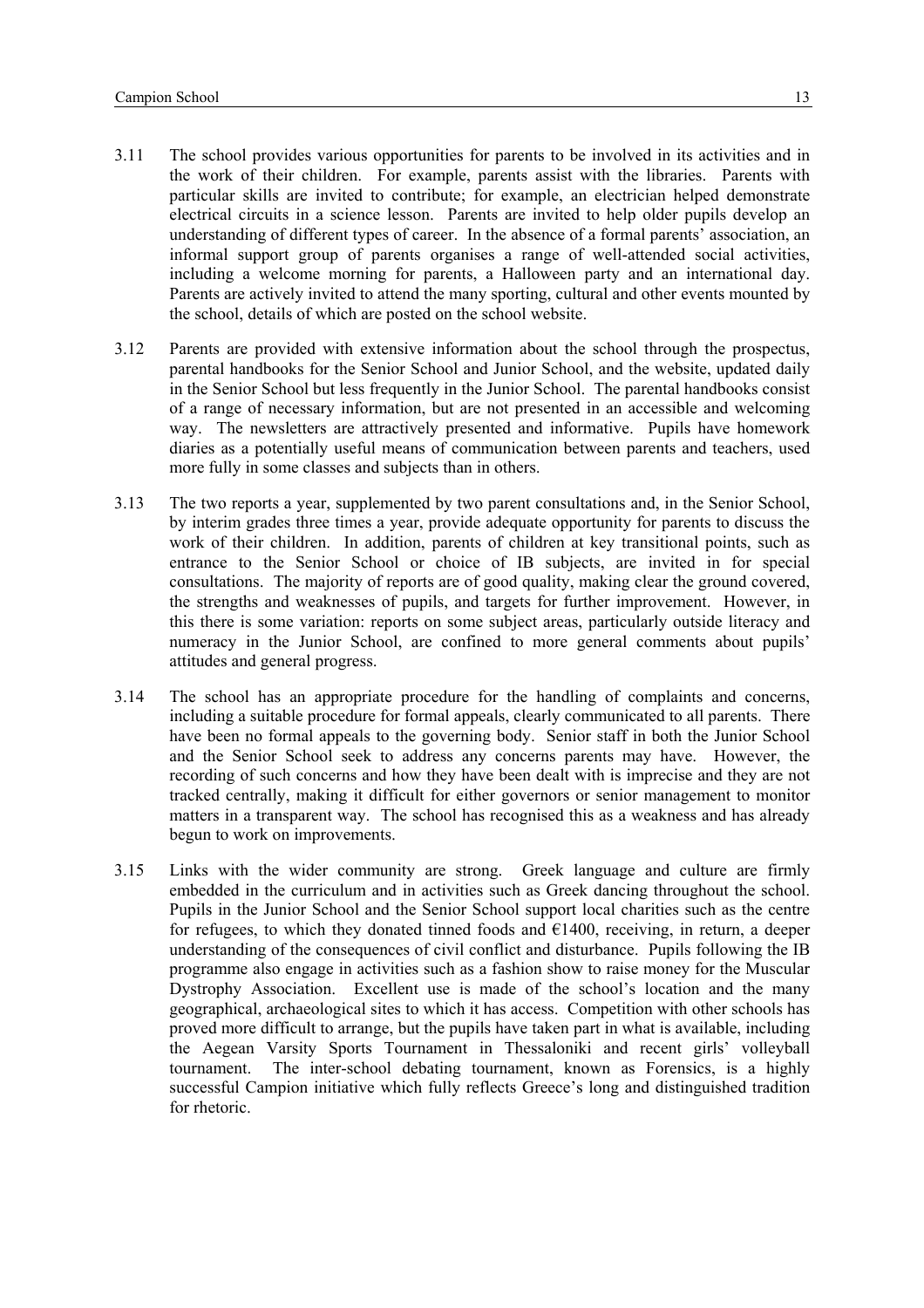# <span id="page-15-0"></span>**4. THE EFFECTIVENESS OF GOVERNANCE AND MANAGEMENT**

### **The Quality of Governance**

- 4.1 The quality of governance is uneven. It is a source of great strength to the school in faithfully upholding the school's founding principles and in supporting its financial management and physical development. It holds senior management to account in relation to examination performance in the Senior School. Recently it has recognised its role in relation to safeguarding children, welfare, health and safety, and has rapidly set about strengthening this role in this important area. However, it has held back from directly concerning itself with the quality of education and development, or more widely with the detailed objectives and planning of the school.
- 4.2 The board is made up largely of parents of either current pupils or those who were previously at the school. They are drawn mainly from the business community, offering expertise in finance and the law. The board has a structure well suited to its perceived functions: it meets with its education committee twice a year; an executive committee meets more frequently to deal with matters as they arise. Governors have successfully supported and overseen specific strategic projects, such as the new buildings, but have not seen the need for a comprehensive strategic development plan.
- 4.3 Board members receive regular and useful information from the reports provided by the headmaster on matters related to examination performance, pupil numbers and other events as they arise. However, the reports do not systematically address all the aims or activities of the school or wider matters such as pupil welfare, except as any issues and concerns arise. Through their contact with the school and its staff, and through their commitment, governors support the school very well, but they recognise that they are not in an adequate position to exercise the vital oversight and challenge that the school also needs.

# **The Quality of Leadership and Management**

- 4.4 The quality of leadership and management in the school as a whole, and in its junior and senior sections, is uneven. It has been effective in maintaining the good overall standards and care, together with the distinctive ethos and values of the school, including its Greek and international ethos. It allows staff professional freedom to exercise their individual talents but has not sufficiently grasped the need for common systems to drive standards, quality and improvement, or for transparent recording to secure effective monitoring and accountability.
- 4.5 A key strength of the management of the school is its ability to recruit, retain and support high quality and loyal staff at all levels, both in the junior and senior sections. Staff have great freedom to exercise their own professional judgement and have ready access to support from senior management. In the Junior School, the management consists largely of the head and deputy head of juniors, with no delegated co-ordination of individual subject areas other than for the Foundation Stage. This informal structure is effective in establishing and maintaining the high levels of literacy and numeracy, and the good personal development and relationships. It also leaves the shortcomings in the broader learning skills undetected.
- 4.6 In the Senior School, the management of the curriculum, through the education committee and through the energy and effectiveness of strong heads of department, has secured good standards in examined courses and fostered individual innovation, such as the use of the standardised testing regime for English, mathematics and science. Standards are monitored retrospectively through the discussion of examination results with heads of department. In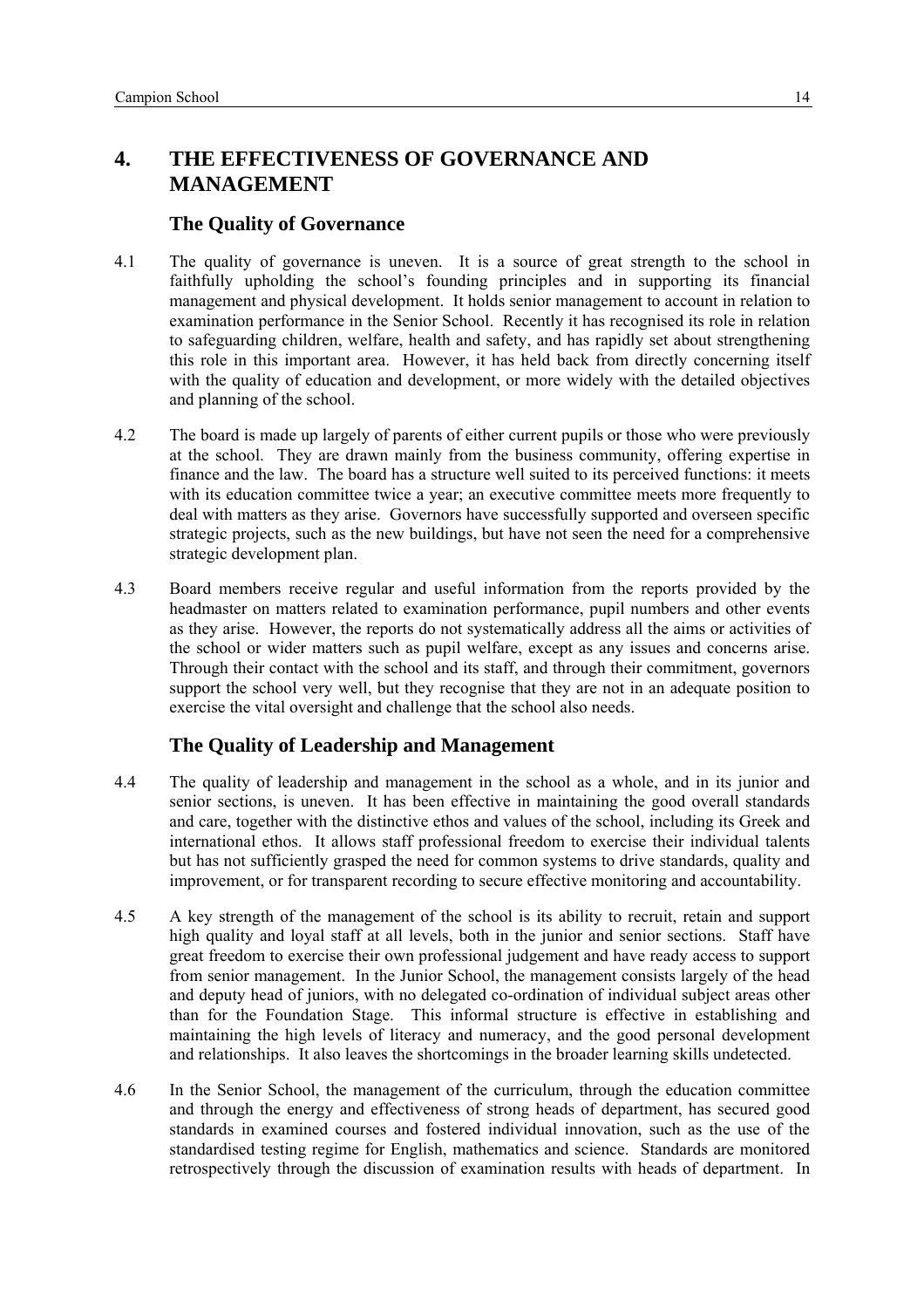the absence of a central system for monitoring departments, most heads of department have their own ways of monitoring, with differing degrees of formality, though without common success criteria to inform judgements on standards or setting targets for improvement in the future. Therefore in neither the Junior School nor the Senior School is management organised to realise the excellence to which the aims aspire.

- 4.7 Senior management has been effective in identifying and driving particular priorities, such as the establishment of the IB courses in the Senior School, which have moved the school forward significantly. It recognised the need to develop its safeguarding and welfare practices in line with Greek requirements and practice in the UK, and has been quick to respond to issues raised in the course of the inspection. It lacks mechanisms to review every aspect of provision in a systematic way and plan for future development and improvement. At the time of the inspection, it had no strategic development plan to guide the overall development of the school as a whole. Junior managers and heads of department have the opportunity to bid for resources. However, the process is left to individual discretion, without the guidance of a central or departmental development plan.
- 4.8 Management both in the Junior School and the Senior School has established simple and straightforward policies and practices that in most cases are followed. Much is left to the discretion of teachers and middle managers, with positive results, in terms of commitment, personal communication and individual initiative. However in some sensitive areas, such as rewards and punishment or assessment for learning, too much discretion is allowed and inconsistency of practice results. The absence of formal and systematic procedures and recording in areas such as pastoral care impairs rigorous and transparent monitoring and evaluation.
- 4.9 The school has been careful to ensure that those it recruits are suitable to work with children. All teaching and non-teaching staff have received the police checks relevant to the country from which they come. Over the course of the inspection, the school has recognised areas in which its practices are not in line with the principles of the DCSF guidance on safer recruitment. It is preparing a formal recruitment policy and guidelines, as well as compiling a central register of staff and the checks made, including the taking up of references, and the checking of volunteers, and evidence that any company contracting staff, including bus drivers, have endorsed their suitability through local background checks and proof of qualifications where needed. In the absence of a formal policy for induction, new staff are effectively inducted by senior managers and heads of department in a manner that reflects the strongly pastoral character of management. Staff are not formally appraised and, though requests for in-service training are rarely denied, there is no mechanism for ensuring a link between such requests and identified professional and school needs.
- 4.10 The school administration works effectively in implementing and operating the systems that are in place. Because of this, the school operates smoothly on a day-to-day basis.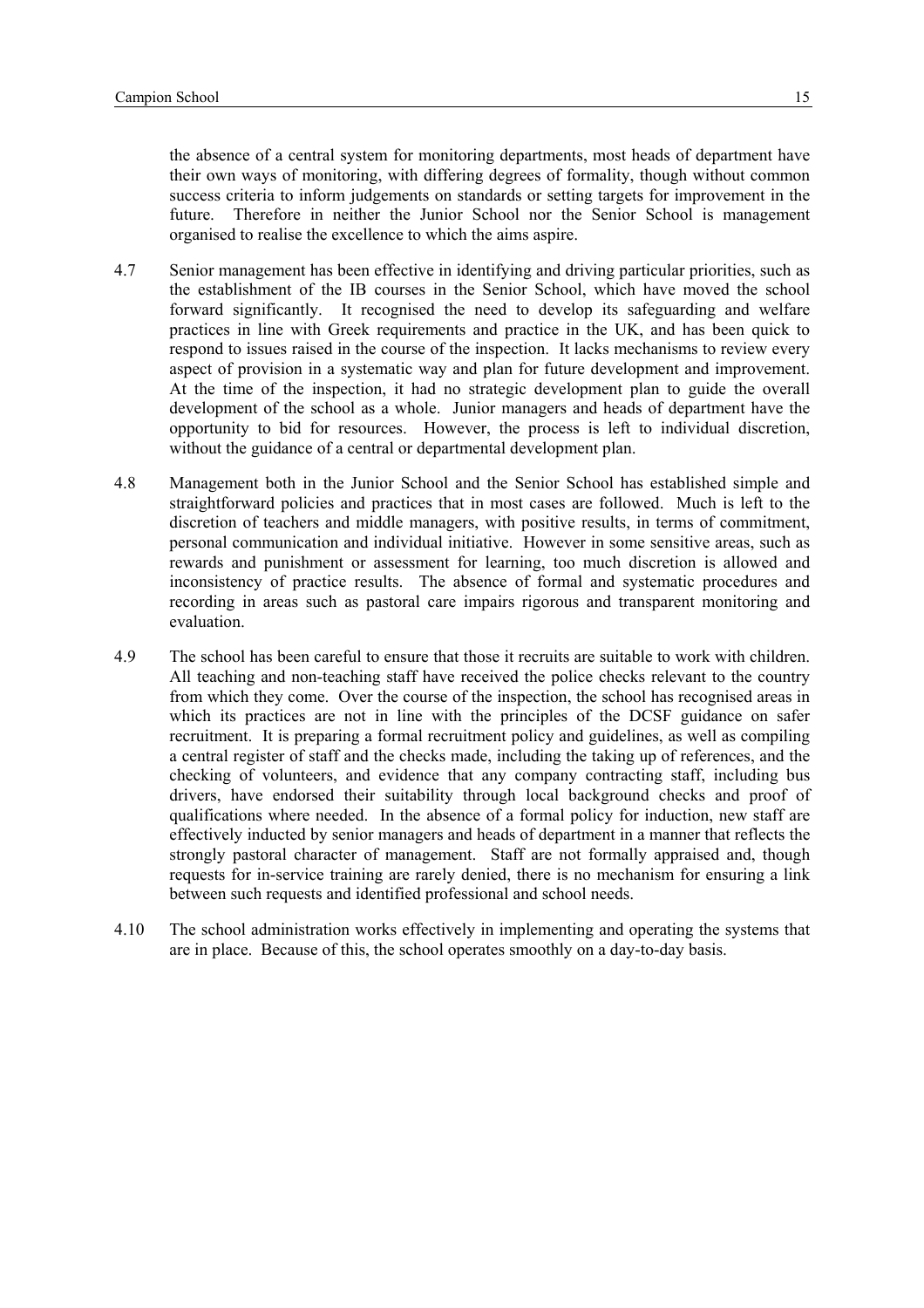# <span id="page-17-0"></span>**5. CONCLUSIONS AND NEXT STEPS**

#### **Overall Conclusions**

- 5.1 Campion is a truly international community of teachers and learners, deeply rooted in the language and culture of its host country, in full accord with its founding principles. It has many strengths and some significant weaknesses. The school provides a good educational experience. Because of the relaxed but caring environment, pupils in both the Junior School and the Senior School grow into confident and competent young people, respecting themselves and others, and well informed about the world in which they live. Throughout the school, personal development is good. Academically, pupils get off to a rapid start in the Foundation Stage classes and by the time they leave the Junior School, have secure foundations of knowledge, literacy and numeracy, on which they are able to build successfully in the Senior School. Their progress in the skills of independent thought and study in the Junior School is uneven but these skills are rapidly acquired in the Senior School, where pupils develop into effective and intellectually capable students who perform well both in public examinations and in their applications to university. Examples of excellence in standards and teaching were found in both the Junior School and the Senior School. However, the school has insufficient means to lift the substantial minority of satisfactory learning and teaching to the level of the good or outstanding of its aims. Examples exist of good assessment by individual teachers in the Junior School and of promising initiatives for the assessment and analysis of performance within individual departments in the Senior School, but there is no strategy to co-ordinate and drive standards in either section of the school. Pupils enjoy a high quality of pastoral care at all levels in the school. Pupils' contact with tutors in the Senior School is limited. Staff take due care for the safety, health and protection of the pupils but the school has only recently begun to set in place the formal procedures and recording needed to embed good practice fully. The school has good links with its parents and with the community. The headmaster and the head of juniors have been instrumental in securing the relaxed and supportive atmosphere in which pupils thrive according to their different natures, and in which many staff and heads of department have the latitude to flourish in their different individual ways. However, both governance and senior management lack mechanisms for effective long-term planning, review and accountability.
- 5.2 The school has not had an ISI inspection before. It was aware of most weaknesses and has been quick to undertake improvements where the need has been pointed out.
- 5.3 The school meets most of the English regulatory requirements either directly or through their local equivalents, but should take the action specified in the next section.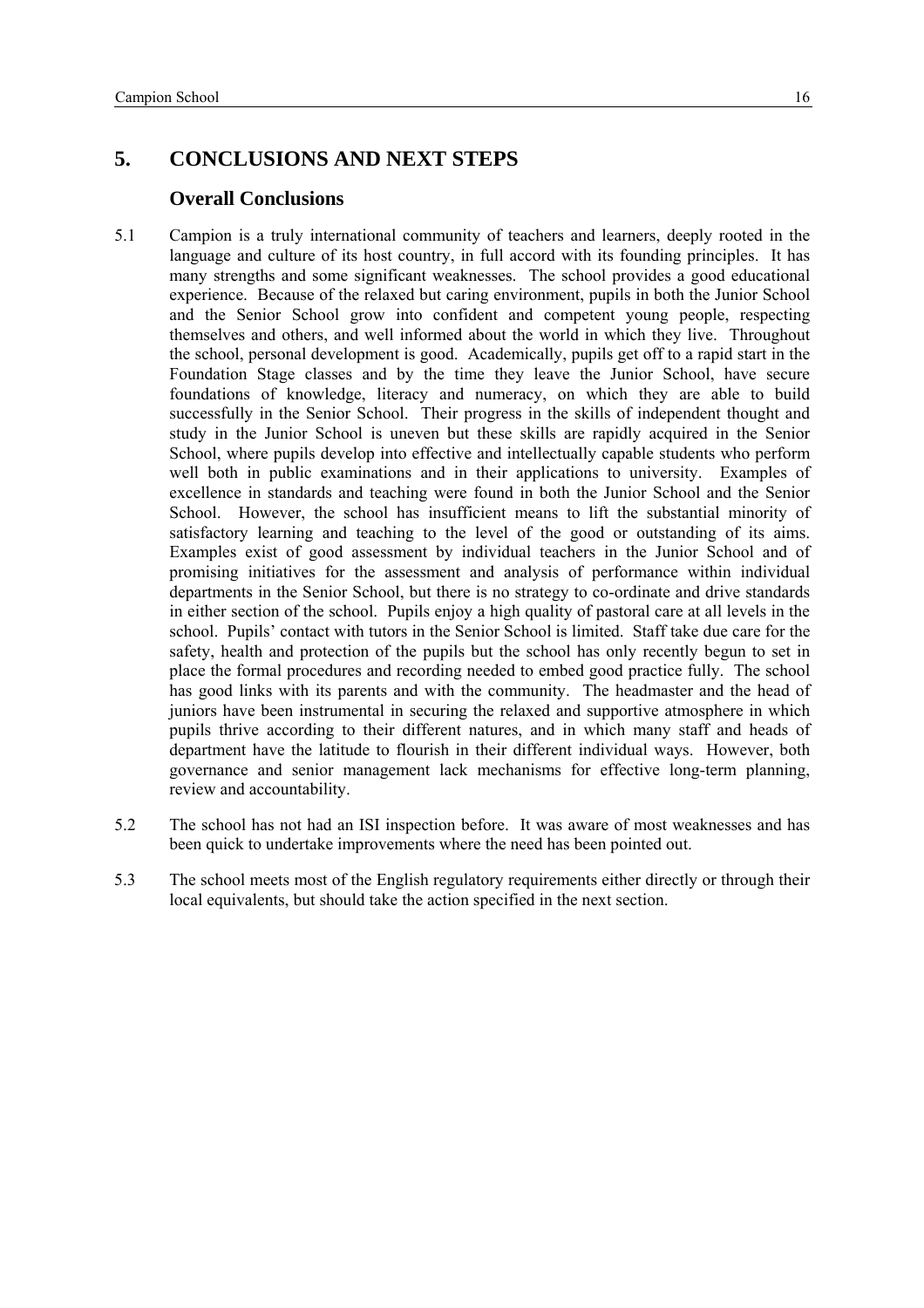## **Next Steps**

- <span id="page-18-0"></span>5.4 The school has more strengths than weaknesses. In order to develop what is already good and address the weaknesses, it should take the following steps.
	- 1. Further improve educational standards by:
		- raising the standards achieved across the Junior School to the high levels already achieved in literacy and numeracy;
		- teaching and encouraging all pupils, particularly in the Junior School, to think for and study for themselves;
		- establishing structures for improving and co-ordinating assessment, reporting and the analysis of assessment throughout the school and using it to inform provision and planning.
	- 2. Improve the effectiveness of governance and management by:
		- extending and strengthening procedures for analysing and monitoring the school's effectiveness across all of its aims;
		- drawing up a comprehensive strategic development plan to drive forward quality and standards at all levels in the school;
		- improving transparency and accountability by systematic recording and reporting;
		- establishing a system of staff review, linked to individual and school-related professional development.
	- 3. Further improve the already good quality of pastoral care in the Senior School by:
		- increasing the contact time between pupils and those with immediate responsibility for their well-being;
		- providing clearer guidance to teachers about the nature and criteria for rewards and sanctions, and how to keep careful records which are capable of being monitored by senior management;
		- addressing internet security by installing filters.
- 5.5 In order to meet all the English regulatory requirements, the school should:
	- (1) revise and extend the child protection policy to bring it as fully into line with DCSF guidelines as the Greek national arrangements permit;
	- (2) establish and implement a detailed written set of procedures for safer recruitment, in line with DCSF guidelines, including the completion of a central register of staff and volunteers, provision to ensure that any company contracting staff, including bus drivers, provide evidence of suitability checks, and obtaining independent character references for all applicants before appointments are confirmed;
	- (3) complete the improvement of risk assessments to ensure that school activities and all visits out of school are covered;
	- (4) ensure that contracts with any bus company require the provision of evidence of regular safety checks;
	- (5) keep a written record of all complaints, and of whether they are resolved at the preliminary stage or proceed to a panel hearing.